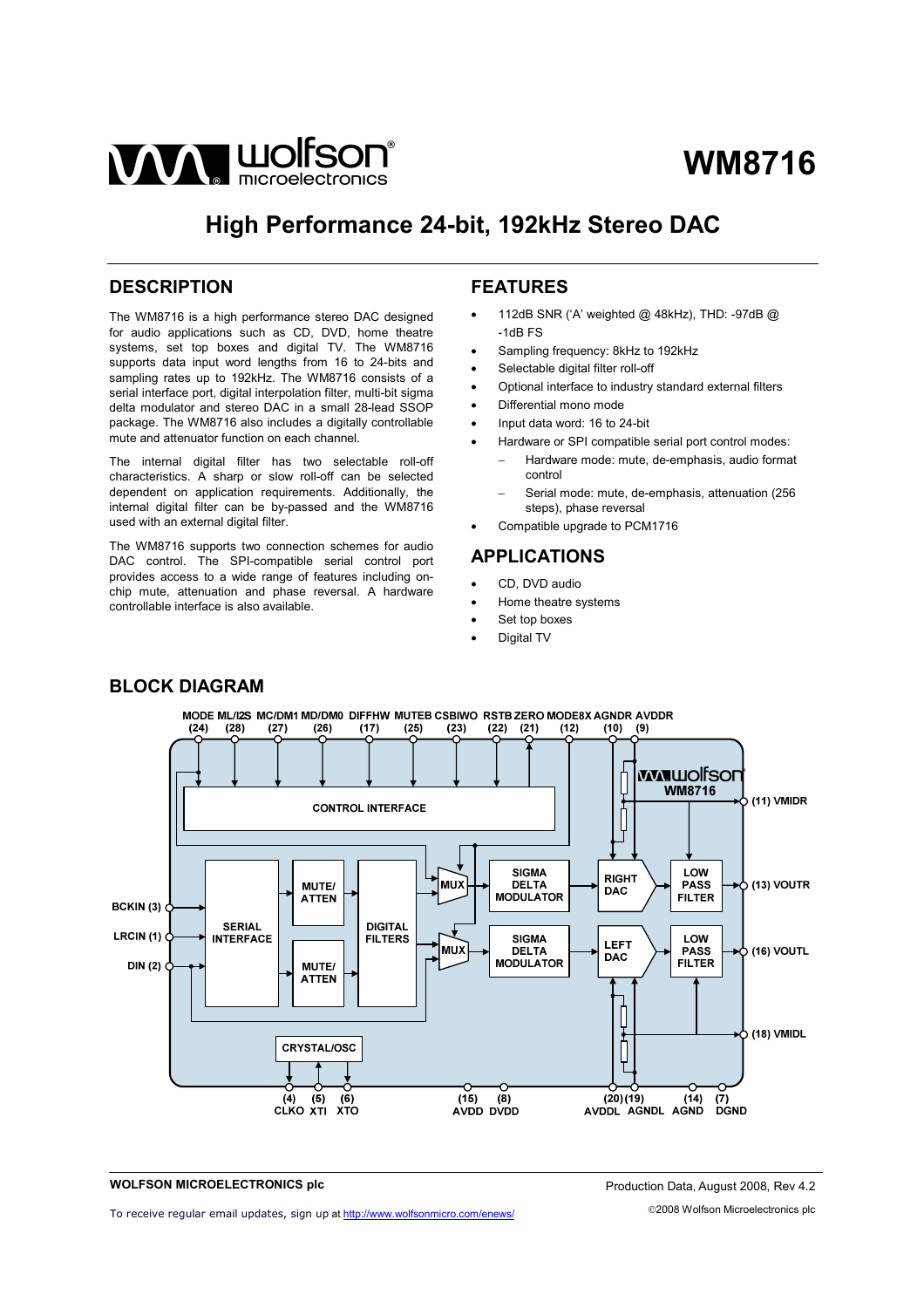# **TABLE OF CONTENTS**

| <b>FEATURES</b> |  |
|-----------------|--|
|                 |  |
|                 |  |
|                 |  |
|                 |  |
|                 |  |
|                 |  |
|                 |  |
|                 |  |
|                 |  |
|                 |  |
|                 |  |
|                 |  |
|                 |  |
|                 |  |
|                 |  |
|                 |  |
|                 |  |
|                 |  |
|                 |  |
|                 |  |
|                 |  |
|                 |  |
|                 |  |
|                 |  |
|                 |  |
|                 |  |
|                 |  |

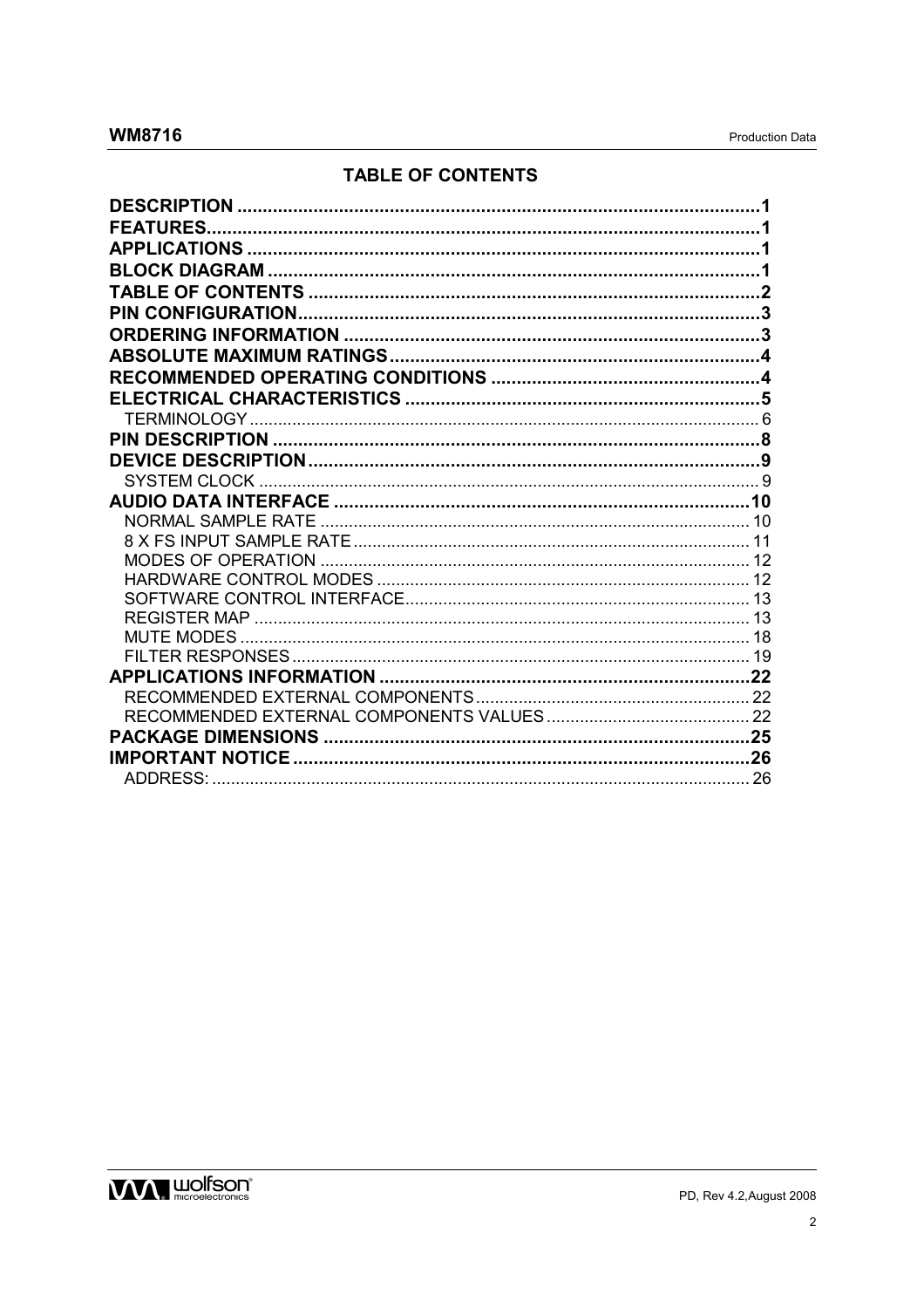# **PIN CONFIGURATION**



# **ORDERING INFORMATION**

| <b>DEVICE</b> | <b>TEMPERATURE</b><br><b>RANGE</b>                                           | <b>PACKAGE</b> | <b>MOISTURE</b><br><b>SENSITIVITY</b><br><b>LEVEL</b> | <b>PEAK SOLDERING</b><br><b>TEMPERATURE</b> |
|---------------|------------------------------------------------------------------------------|----------------|-------------------------------------------------------|---------------------------------------------|
| WM8716SEDS/V  | 28-lead SSOP<br>-25 to +85 $^{\circ}$ C<br>(Pb-free)                         |                | MSL <sub>2</sub>                                      | $260^{\circ}$ C                             |
| WM8716SEDS/RV | 28-lead SSOP<br>-25 to +85 $\mathrm{^{\circ}C}$<br>(Pb- free, tape and reel) |                | MSL <sub>2</sub>                                      | $260^{\circ}$ C                             |

**Note:** 

Reel quantity = 2,000

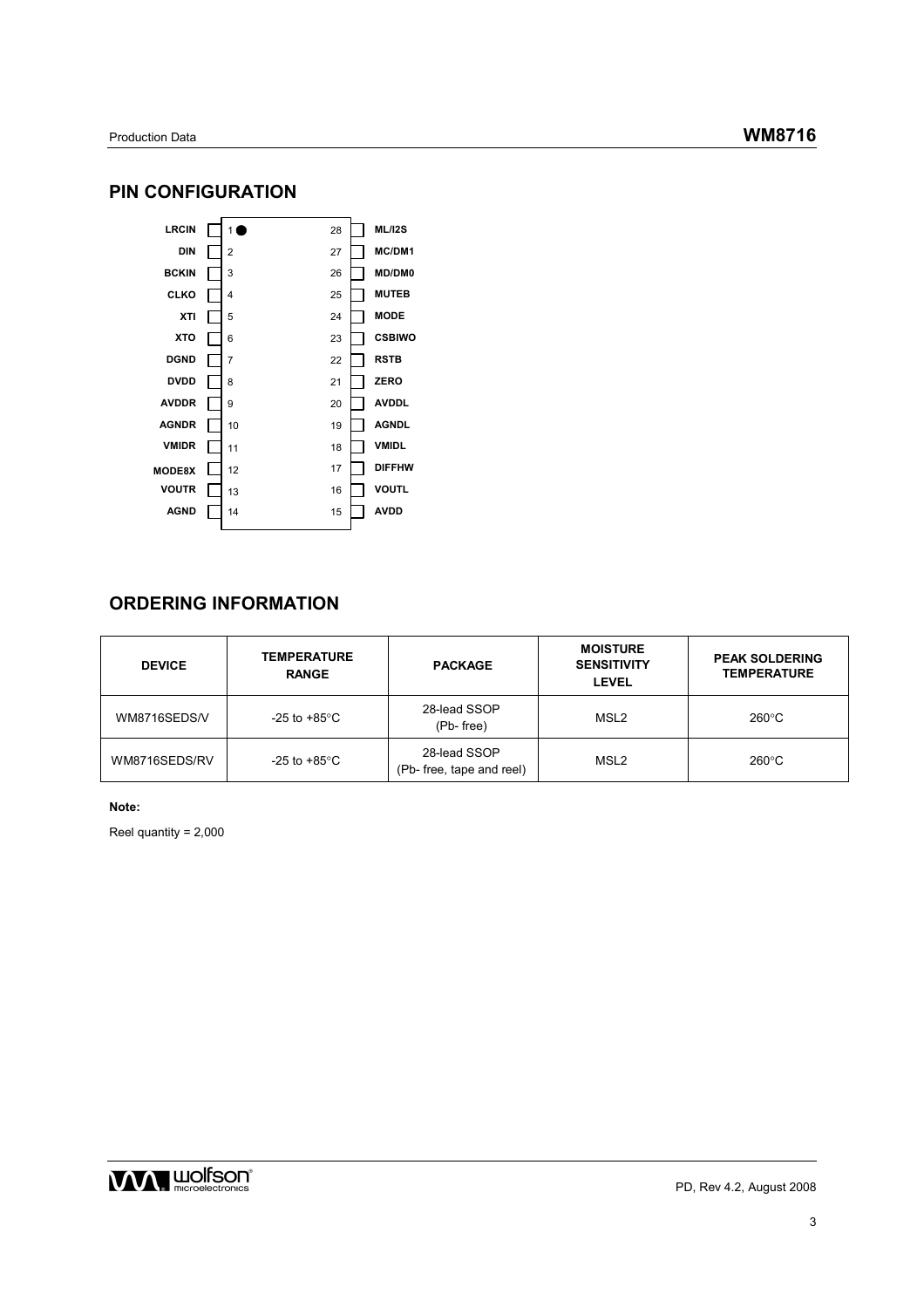# **ABSOLUTE MAXIMUM RATINGS**

Absolute Maximum Ratings are stress ratings only. Permanent damage to the device may be caused by continuously operating at or beyond these limits. Device functional operating limits and guaranteed performance specifications are given under Electrical Characteristics at the test conditions specified.



Wolfson tests its package types according to IPC/JEDEC J-STD-020B for Moisture Sensitivity to determine acceptable storage conditions prior to surface mount assembly. These levels are:

MSL1 = unlimited floor life at <30°C / 85% Relative Humidity. Not normally stored in moisture barrier bag. MSL2 = out of bag storage for 1 year at <30°C / 60% Relative Humidity. Supplied in moisture barrier bag. MSL3 = out of bag storage for 168 hours at <30°C / 60% Relative Humidity. Supplied in moisture barrier bag.

| <b>CONDITION</b>                   | <b>MIN</b>        | <b>MAX</b>        |
|------------------------------------|-------------------|-------------------|
| Supply voltage                     | $-0.3V$           | $+7.0V$           |
| Reference input                    |                   | $VDD + 0.3V$      |
| Operating temperature range, $T_A$ | $-25^{\circ}$ C   | $+85^{\circ}$ C   |
| Storage temperature                | $-65^{\circ}$ C   | +150 $^{\circ}$ C |
| Voltage range digital inputs       | <b>DGND -0.3V</b> | $DVDD +0.3V$      |
| Master clock frequency             |                   | 37MHz             |

# **RECOMMENDED OPERATING CONDITIONS**

| <b>PARAMETER</b>        | <b>SYMBOL</b> | <b>TEST CONDITIONS</b> | <b>MIN</b> | <b>TYP</b>   | <b>MAX</b> | <b>UNIT</b> |
|-------------------------|---------------|------------------------|------------|--------------|------------|-------------|
| Digital supply range    | <b>DVDD</b>   |                        | $-10%$     | $3.3$ to $5$ | $+10%$     |             |
| Analogue supply range   | <b>AVDD</b>   |                        | $-10%$     | $3.3$ to $5$ | $+10%$     |             |
| Ground                  | AGND, DGND    |                        |            | 0            |            |             |
| Difference DGND to AGND |               |                        | $-0.3$     | $\Omega$     | $+0.3$     |             |
| Analogue supply current | $AVDD = 5V$   |                        |            | 26           | 40         | mA          |
| Digital supply current  | $DVDD = 5V$   |                        |            | 22           | 35         | mA          |
| Analogue supply current | $AVDD = 3.3V$ |                        |            | 25           |            | mA          |
| Digital supply current  | $DVDD = 3.3V$ |                        |            | 13           |            | mA          |

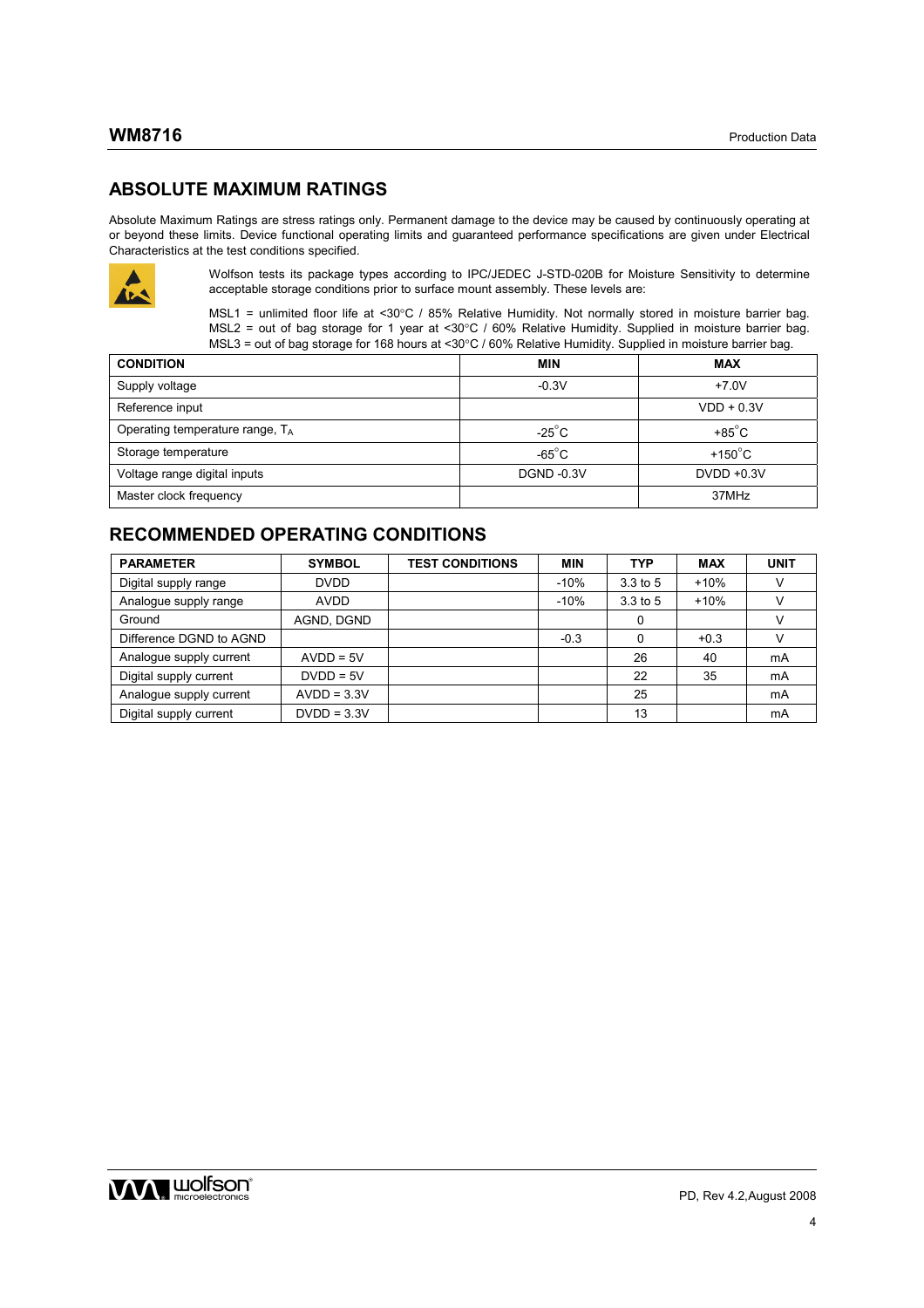# **ELECTRICAL CHARACTERISTICS**

# **TEST CONDITIONS**

AVDD, DVDD = 5V, AGND, DGND = 0V,  $T_A = +25^{\circ}C$ , fs = 48kHz, SCKI = 256fs unless otherwise stated.

| <b>PARAMETER</b>                               | <b>SYMBOL</b>         | <b>TEST CONDITIONS</b> | <b>MIN</b>         | <b>TYP</b> | <b>MAX</b>    | <b>UNIT</b> |  |  |  |
|------------------------------------------------|-----------------------|------------------------|--------------------|------------|---------------|-------------|--|--|--|
| <b>DAC Circuit Specifications</b>              |                       |                        |                    |            |               |             |  |  |  |
| SNR (See Notes 1 and 2)                        |                       |                        | 105                | 112        |               | dB          |  |  |  |
| THD (full-scale)                               |                       | 0dB FS                 |                    | $-92$      |               | dB          |  |  |  |
| (See Note 2)                                   |                       | $-1dB$ FS              |                    | $-97$      |               | dB          |  |  |  |
| Dynamic range<br>(See Note 2)                  |                       | THD @ -60dB FS         | 105                | 112        |               | dB          |  |  |  |
| <b>Filter Characteristics (Sharp Roll-off)</b> |                       |                        |                    |            |               |             |  |  |  |
| Passband                                       |                       | $\pm 0.0012$ dB        | 0.4535fs           |            |               | dB          |  |  |  |
| Stopband                                       |                       | $-3dB$                 |                    | 0.491fs    |               |             |  |  |  |
| Passband ripple                                |                       |                        |                    |            | ±0.0012       | dB          |  |  |  |
| Stopband Attenuation                           |                       | $f > 0.5465$ fs        | $-82$              |            |               | dB          |  |  |  |
| Delay time                                     |                       |                        |                    | 30/fs      |               | s           |  |  |  |
| <b>Filter Characteristics (Slow Roll-off)</b>  |                       |                        |                    |            |               |             |  |  |  |
| Passband                                       |                       | $\pm 0.001$ dB         | 0.274fs            |            |               |             |  |  |  |
| Stopband                                       |                       | $-3dB$                 | $0.459$ fs         |            |               |             |  |  |  |
| Passband ripple                                |                       |                        |                    |            | ±0.001        | dB          |  |  |  |
| <b>Stopband Attenuation</b>                    |                       | $f > 0.732$ fs         | $-82$              |            |               | dB          |  |  |  |
| Delay time                                     |                       |                        |                    | 9/fs       |               | s           |  |  |  |
| <b>Internal Analogue Filter</b>                |                       |                        |                    |            |               |             |  |  |  |
| <b>Bandwidth</b>                               |                       | $-3dB$                 |                    | 195        |               | kHz         |  |  |  |
| Passband edge response                         |                       | 20kHz                  |                    | $-0.043$   |               | dB          |  |  |  |
| <b>Digital Logic Levels</b>                    |                       |                        |                    |            |               |             |  |  |  |
| Input LOW level                                | $V_{\parallel}$       |                        |                    |            | 0.8           |             |  |  |  |
| Input HIGH level                               | V <sub>IH</sub>       |                        | 2.0                |            |               | $\vee$      |  |  |  |
| (See Note 3)                                   |                       |                        |                    |            |               |             |  |  |  |
| Output LOW level                               | $V_{OL}$              | $I_{OL}$ = 2mA         |                    |            | $DGND + 0.3V$ | V           |  |  |  |
| Output HIGH level                              | <b>V<sub>OH</sub></b> | $I_{OH} = 2mA$         | <b>DVDD - 0.3V</b> |            |               |             |  |  |  |

| <b>Analogue Output Levels</b>       |                                                          |        |   |                        |
|-------------------------------------|----------------------------------------------------------|--------|---|------------------------|
| Output level                        | Into $10k\Omega$ , full scale $0dB$ ,<br>(5V supply)     | 1.1    |   | <b>V<sub>RMS</sub></b> |
|                                     | Into $10k\Omega$ , full scale $0dB$ ,<br>$(3.3V$ supply) | 0.72   |   | <b>V<sub>RMS</sub></b> |
| Minimum resistance load             | To midrail or AC coupled<br>(5V supply)                  | 1      |   | $k\Omega$              |
|                                     | To midrail or AC coupled<br>$(3.3V$ supply)              | 600    |   | Ω                      |
| Maximum capacitance load            | 5V or 3.3V                                               | 100    |   | pF                     |
| Output DC level                     |                                                          | AVDD/2 |   | v                      |
| Gain mismatch channel to<br>channel |                                                          | 0.5    | 2 | %FSR                   |
| <b>Reference Levels</b>             |                                                          |        |   |                        |
| Potential divider resistance        | AVDD to VMIDL/VMIDR and<br><b>VMIDL/VMIDR to AGND</b>    | 10     |   | $k\Omega$              |
| Voltage at VMIDL/VMIDR              |                                                          | AVSS/2 |   |                        |
| <b>POR</b>                          |                                                          |        |   |                        |
| POR threshold                       |                                                          | 2.5V   |   | v                      |

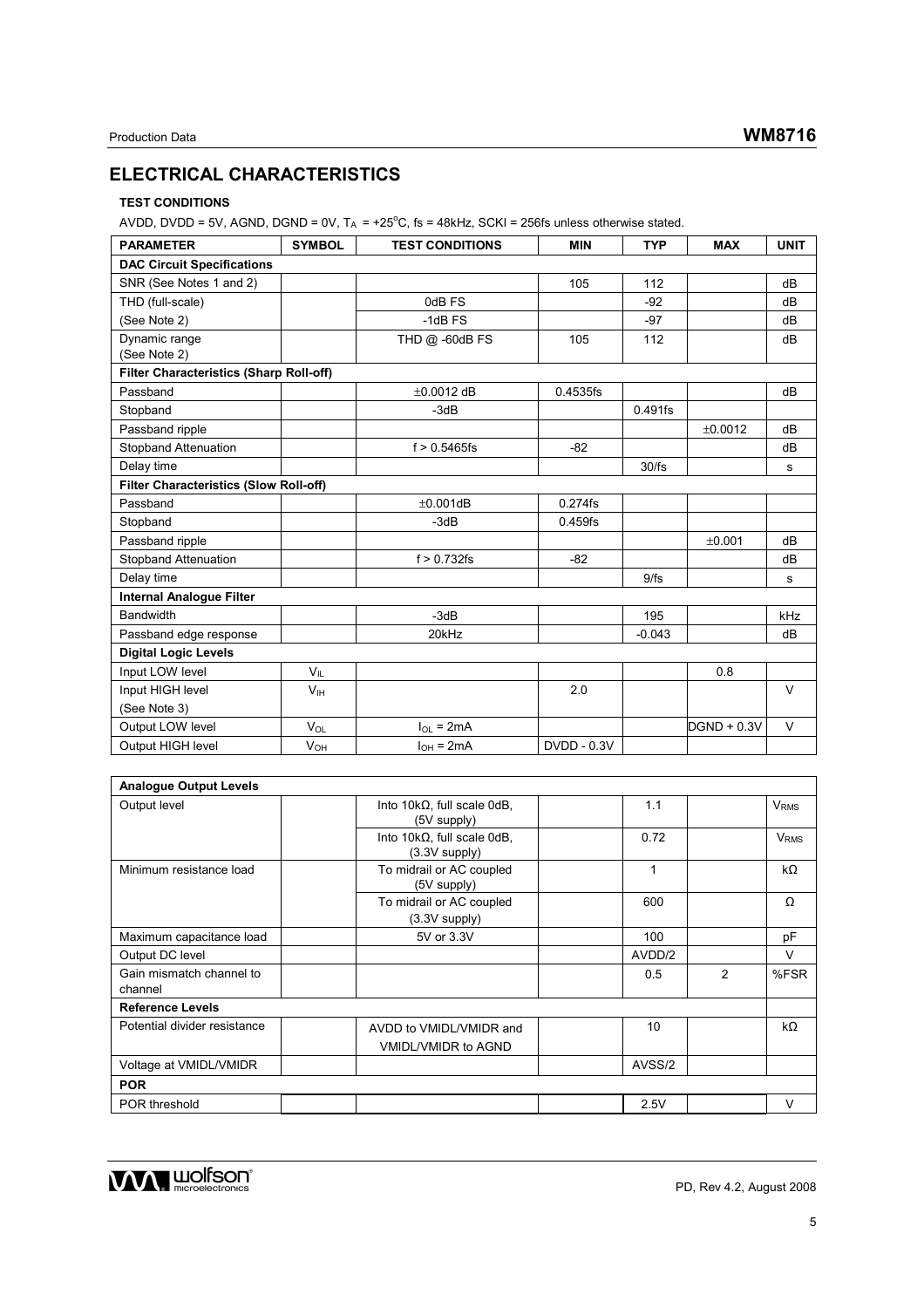#### **Notes:**

- 1. Ratio of output level with 1kHz full scale input, to the output level with all zeros into the digital input, measured 'A' weighted over a 20Hz to 20kHz bandwidth.
- 2. All performance measurements done with 20kHz low pass filter. Failure to use such a filter will result in higher THD+N and lower SNR and Dynamic Range readings than are found in the Electrical Characteristics. The low pass filter removes out of band noise; although it is not audible it may affect dynamic specification values.
- 3. Except for Pin 12 (MODE8X) and Pin 17 (DIFFHW), where  $V_{\text{IH}} = 2.6V$  min.

#### **TERMINOLOGY**

- 1. Signal-to-noise ratio (dB) (SNR) is a measure of the difference in level between the full-scale output and the output with no signal applied.
- 2. Dynamic range (dB) (DNR) is a measure of the difference between the highest and lowest portions of a signal. Normally a THD+N measurement at 60dB below full scale. The measured signal is then corrected by adding the 60dB to it. (eg THD+N @ -60dB= -32dB, DR= 92dB).
- 3. THD+N (dB) is a ratio of the r.m.s. values, of (Noise + Distortion)/Signal.
- 4. Stop band attenuation (dB) is the degree to which the frequency spectrum is attenuated (outside audio band).
- 5. Channel Separation (dB) (also known as Cross-Talk) is a measure of the amount one channel is isolated from the other. Normally measured by sending a full-scale signal down one channel and measuring the other.
- 6. Pass-Band Ripple Any variation of the frequency response in the pass-band region.



**Figure 1 Audio Data Input Timing** 

#### **TEST CONDITIONS**

AVDD, DVDD = 5V, AGND, DGND = 0V,  $T_A = +25^{\circ}C$ , fs = 48kHz, SCKI = 256fs unless otherwise stated.

| <b>PARAMETER</b>                                 | <b>SYMBOL</b>           | <b>TEST CONDITIONS</b> | <b>MIN</b> | <b>TYP</b> | <b>MAX</b> | <b>UNIT</b> |
|--------------------------------------------------|-------------------------|------------------------|------------|------------|------------|-------------|
| <b>Audio Data Input Timing Information</b>       |                         |                        |            |            |            |             |
| BCKIN pulse cycle time                           | <b>t</b> <sub>BCY</sub> |                        | 100        |            |            | ns          |
| BCKIN pulse width high                           | $t_{\rm BCH}$           |                        | 50         |            |            | ns          |
| <b>BCKIN</b> pulse width low                     | $t_{\text{BCL}}$        |                        | 50         |            |            | ns          |
| <b>BCKIN</b> rising edge<br>to LRCIN edge        | t <sub>BL</sub>         |                        | 30         |            |            | ns          |
| <b>LRCIN</b> rising edge<br>to BCKIN rising edge | $t_{LB}$                |                        | 30         |            |            | ns          |
| DIN setup time                                   | t <sub>DS</sub>         |                        | 30         |            |            | ns          |
| DIN hold time                                    | t <sub>DH</sub>         |                        | 30         |            |            | ns          |

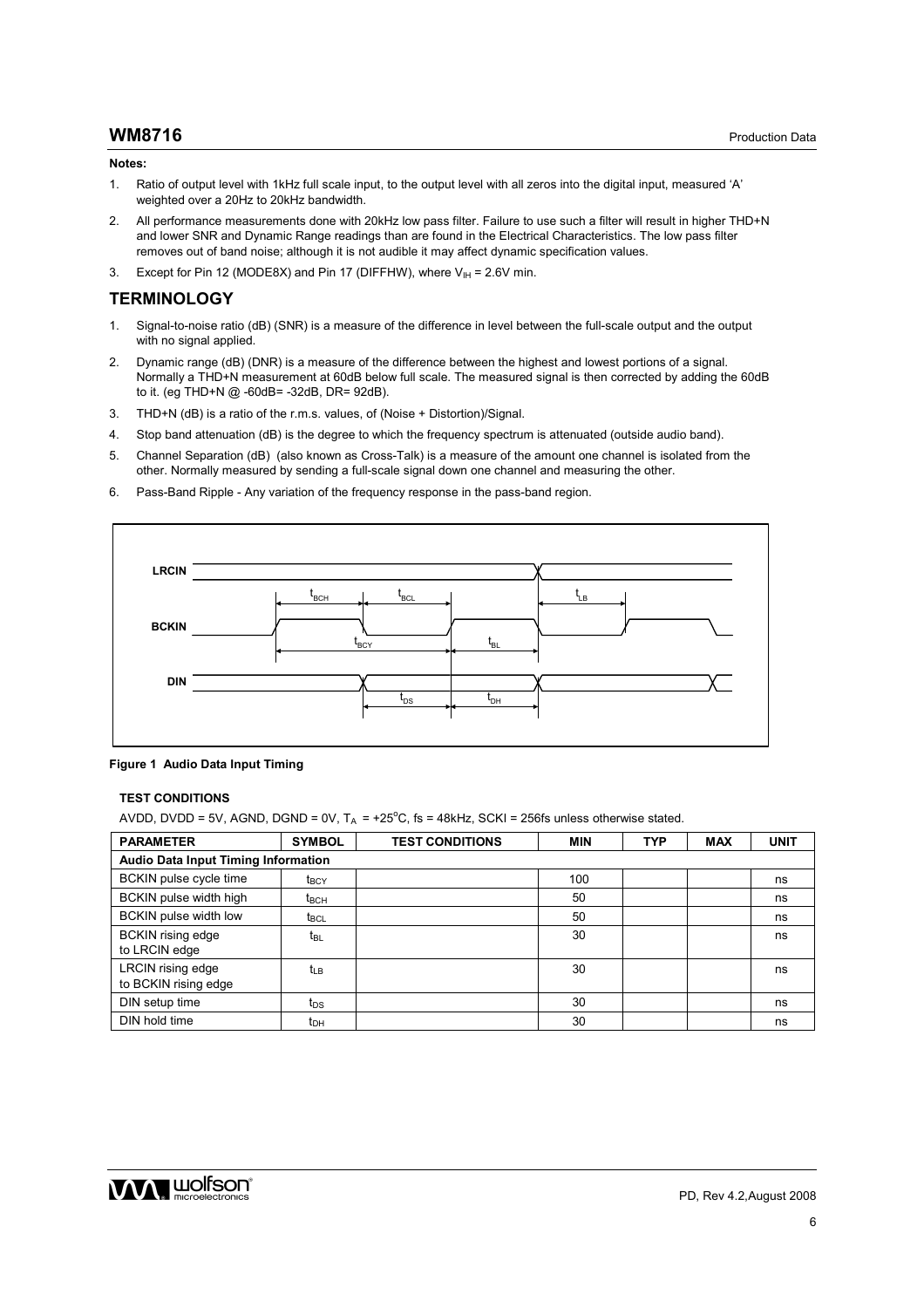

#### **Figure 2 System Clock Timing Requirements**

### **TEST CONDITIONS**

AVDD, DVDD = 5V, AGND, DGND = 0V,  $T_A = +25^{\circ}C$ , fs = 48kHz, SCKI = 256fs unless otherwise stated.

| <b>PARAMETER</b>                       | <b>SYMBOL</b> | <b>TEST CONDITIONS</b> | MIN | <b>TYP</b> | MAX | UNIT |
|----------------------------------------|---------------|------------------------|-----|------------|-----|------|
| <b>System Clock Timing Information</b> |               |                        |     |            |     |      |
| SCKI System clock pulse width high     | <b>ISCKIH</b> |                        | 13  |            |     | ns   |
| SCKI System clock pulse width low      | <b>ISCKIL</b> |                        | 13  |            |     | ns   |



#### **Figure 3 Program Register Input Timing**

#### **TEST CONDITIONS**

AVDD, DVDD = 5V, AGND, DGND = 0V,  $T_A = +25^{\circ}C$ , fs = 48kHz, SCKI = 256fs unless otherwise stated.

| <b>PARAMETER</b>                          | <b>SYMBOL</b>           | <b>TEST CONDITIONS</b> | <b>MIN</b>               | <b>TYP</b> | MAX | <b>UNIT</b> |
|-------------------------------------------|-------------------------|------------------------|--------------------------|------------|-----|-------------|
| <b>Program Register Input Information</b> |                         |                        |                          |            |     |             |
| MC/DM1 Pulse cycle time                   | <b>t</b> <sub>MCY</sub> |                        | 100                      |            |     | ns          |
| MC/DM1 Pulse width LOW                    | t <sub>MCL</sub>        |                        | 40                       |            |     | ns          |
| MC/DM1 Pulse width HIGH                   | t <sub>MCH</sub>        |                        | 40                       |            |     | ns          |
| MD/DM0 Hold time                          | t <sub>MDH</sub>        |                        | 40                       |            |     | ns          |
| MD/DM0 Set-up time                        | t <sub>MDS</sub>        |                        | 40                       |            |     | ns          |
| ML/I2S Low level time<br>(See Note 3)     | $t_{MLL}$               |                        | $40 +$<br><b>1SYSCLK</b> |            |     | ns          |
| ML/I2S High level time<br>(See Note 3)    | $t_{MHH}$               |                        | $40 +$<br><b>1SYSCLK</b> |            |     | ns          |
| ML/I2S Hold time                          | $t_{MLH}$               |                        | 40                       |            |     | ns          |
| ML/I2S Set-up time                        | $t_{MLS}$               |                        | 40                       |            |     | ns          |
| CSBIWO Low to ML/I2S low time             | $t_{CSML}$              |                        | 10                       |            |     | ns          |
| ML/I2S High to CSBIWO high time           | <b>t<sub>MLCS</sub></b> |                        | 10                       |            |     | ns          |

**Note:**

3. System clock cycle.

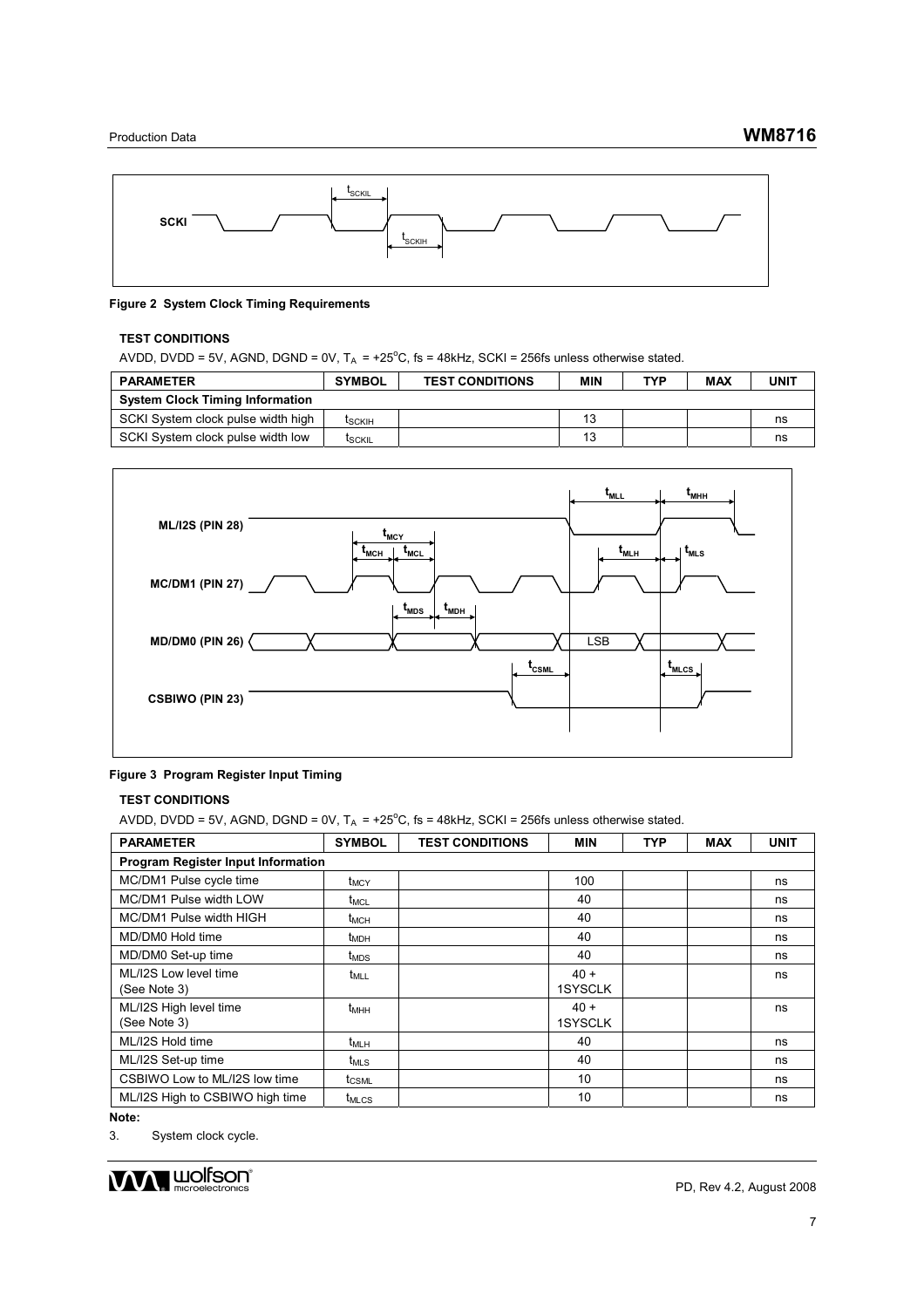# **PIN DESCRIPTION**

| PIN            | <b>NAME</b>   | <b>TYPE</b>                       | <b>DESCRIPTION</b>                            |                                                         |                                                                                  |                            |
|----------------|---------------|-----------------------------------|-----------------------------------------------|---------------------------------------------------------|----------------------------------------------------------------------------------|----------------------------|
|                |               |                                   | <b>Hardware Mode</b>                          |                                                         |                                                                                  | <b>Software</b>            |
|                |               |                                   | <b>Normal Mode</b>                            | <b>Differential Mode</b>                                | 8X Mode                                                                          | Mode                       |
| 1              | <b>LRCIN</b>  | Digital input                     | Sample rate clock input.                      |                                                         |                                                                                  |                            |
| $\overline{2}$ | <b>DIN</b>    | Digital input                     | Audio data serial input                       |                                                         | <b>DINL</b>                                                                      | Audio data<br>serial input |
| 3              | <b>BCKIN</b>  | Digital input                     | Audio data bit clock input.                   |                                                         |                                                                                  |                            |
| 4              | <b>CLKO</b>   | Digital output                    | Oscillator buffered output (system clock).    |                                                         |                                                                                  |                            |
| 5              | XTI           | Analoque input                    | Oscillator input.                             |                                                         |                                                                                  |                            |
| 6              | <b>XTO</b>    | Analogue output                   | Oscillator output.                            |                                                         |                                                                                  |                            |
| 7              | <b>DGND</b>   | Supply                            | Digital ground supply.                        |                                                         |                                                                                  |                            |
| 8              | <b>DVDD</b>   | Supply                            | Digital positive supply.                      |                                                         |                                                                                  |                            |
| 9              | <b>AVDDR</b>  | Supply                            | Analogue positive supply.                     |                                                         |                                                                                  |                            |
| 10             | <b>AGNDR</b>  | Supply                            | Analogue ground supply.                       |                                                         |                                                                                  |                            |
| 11             | <b>VMIDR</b>  | Analogue output                   | Mid rail right channel.                       |                                                         |                                                                                  |                            |
| 12             | MODE8X        | Digital input                     | Internal pull-down, active high, 8 x fs mode. |                                                         |                                                                                  |                            |
| 13             | <b>VOUTR</b>  | Analogue output                   | Right channel DAC output.                     |                                                         |                                                                                  |                            |
| 14             | <b>AGND</b>   | Supply                            | Analogue ground supply.                       |                                                         |                                                                                  |                            |
| 15             | <b>AVDD</b>   | Supply                            | Analogue positive supply.                     |                                                         |                                                                                  |                            |
| 16             | <b>VOUTL</b>  | Analogue output                   | Left channel DAC output.                      |                                                         |                                                                                  |                            |
| 17             | <b>DIFFHW</b> | Digital input                     |                                               | Internal pull-down, active high, differential mono mode |                                                                                  |                            |
| 18             | <b>VMIDL</b>  | Analoque output                   | Mid rail left channel.                        |                                                         |                                                                                  |                            |
| 19             | <b>AGNDL</b>  | Supply                            | Analogue ground supply.                       |                                                         |                                                                                  |                            |
| 20             | <b>AVDDL</b>  | Supply                            | Analoque positive supply.                     |                                                         |                                                                                  |                            |
| 21             | ZERO          | Digital output                    |                                               |                                                         | Infinite zero detect – active low. Open drain type output with active pull-down. |                            |
| 22             | <b>RSTB</b>   | Digital input                     | Reset input – active low. Internal pull-up.   |                                                         |                                                                                  |                            |
| 23             | <b>CSBIWO</b> | Digital input                     | Wordlength:                                   | Wordlength:                                             | Wordlength:                                                                      | Low for                    |
|                |               | Internal pull-down                | Low for 16-bit data.                          | Low for 16-bit data.                                    | Low for 20-bit data.                                                             | serial                     |
|                |               |                                   | High for 20-bit                               | High for 20-bit                                         | High for 24-bit data.                                                            | interface                  |
|                |               |                                   | (normal) or 24-bit                            | (normal) or 24-bit                                      |                                                                                  | operation.                 |
|                |               |                                   | $I^2S$ data.                                  | $I2S$ data.                                             |                                                                                  |                            |
| 24             | <b>MODE</b>   | Digital input                     | Low for hardware                              | Low for left                                            | <b>DINR</b>                                                                      | High for                   |
|                |               | Internal pull-up                  | mode.                                         | mono mode. High for                                     |                                                                                  | software                   |
|                |               |                                   |                                               | right mono mode<br>Low to soft mute.                    |                                                                                  | mode.                      |
| 25             | <b>MUTEB</b>  | Digital input<br>Internal pull-up | Low to soft mute.<br>High for normal          | High for normal                                         | Low to soft mute.<br>High for normal                                             | Low to soft<br>mute.       |
|                |               |                                   | operation.                                    | operation.                                              | operation.                                                                       | High for                   |
|                |               |                                   | Z for automute.                               | Z for automute.                                         | Z for automute.                                                                  | normal                     |
|                |               |                                   |                                               |                                                         |                                                                                  | operation.                 |
|                |               |                                   |                                               |                                                         |                                                                                  | Z for                      |
|                |               |                                   |                                               |                                                         |                                                                                  | automute.                  |
| 26             | MD/DM0        | Digital input                     | De-emphasis mode                              | Low for no                                              | LRP - LRCLK                                                                      | Control serial             |
|                |               | Internal pull-up                  | select bit 0.                                 | de-emphasis.                                            | polarity select.                                                                 | interface                  |
|                |               |                                   |                                               | High for 44.1kHz<br>de-emphasis.                        |                                                                                  | data signal.               |
| 27             | MC/DM1        | Digital input                     | De-emphasis mode                              | Low for normal filter                                   | Unused.                                                                          | Control serial             |
|                |               | Internal pull-up                  | select bit 1.                                 | operation.                                              |                                                                                  | interface                  |
|                |               |                                   |                                               | High for filter slow                                    | Leave unconnected.                                                               | clock signal.              |
|                |               |                                   |                                               | roll-off.                                               |                                                                                  |                            |
| 28             | ML/I2S        | Digital input                     | Audio serial format:                          | Audio serial format:                                    | Input data format:                                                               | Control serial             |
|                |               | Internal pull-up                  | Low - right justified.                        | Low - right justified.                                  | Low - right justified.                                                           | interface                  |
|                |               |                                   | High $-12S$ .                                 | High $-12S$ .                                           | High - left justified.                                                           | load signal.               |

**Note:** Digital input pins have Schmitt trigger input buffers except Pin 12 and Pin 17.

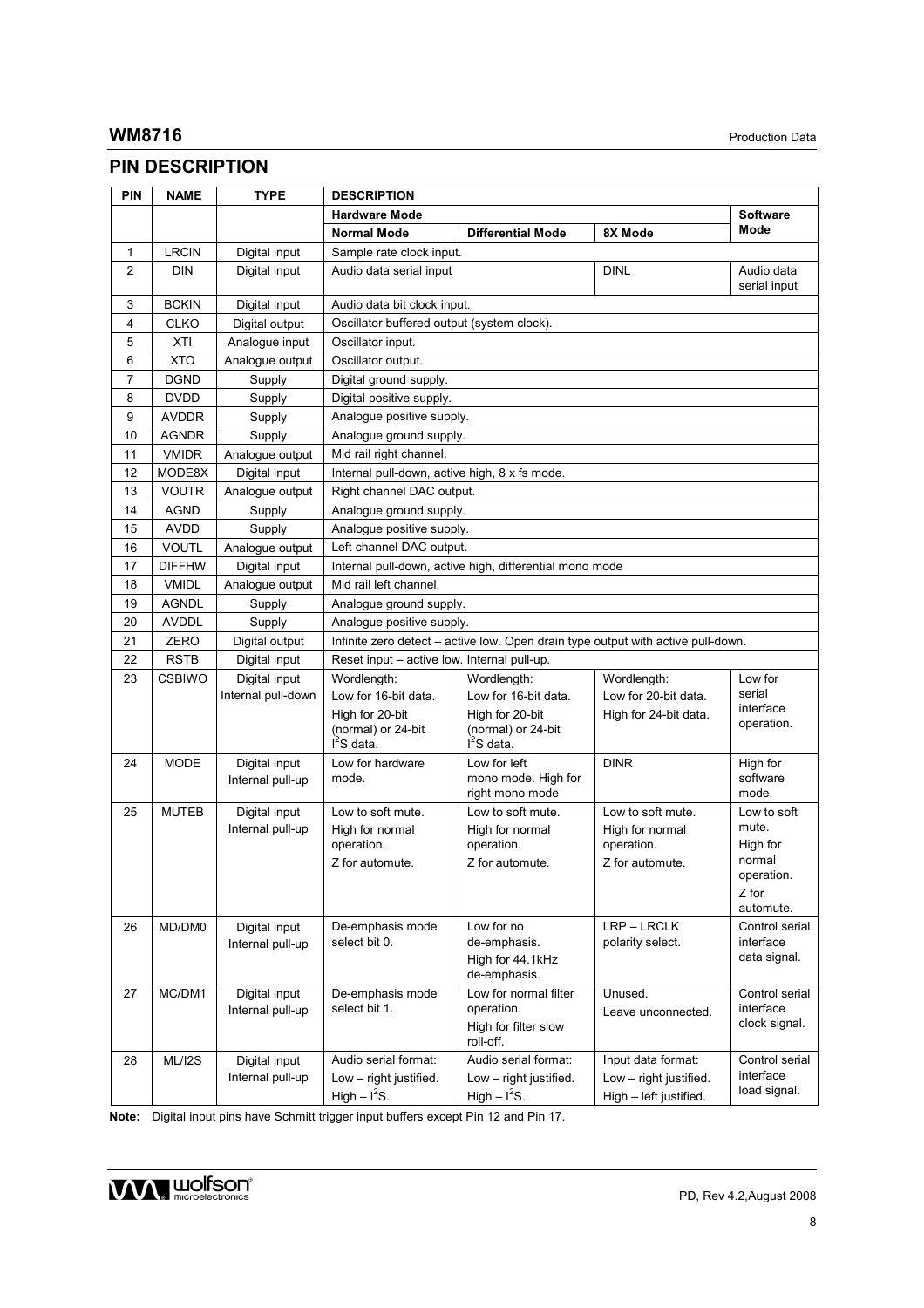# **DEVICE DESCRIPTION**

The WM8716 is a high performance 128fs oversampling rate stereo DAC employing a novel 64 level sigma delta DAC design which provides optimised signal-to-noise performance and clock jitter tolerance. It is ideally suited to high quality audio applications such as CD, DVD-audio, home theatre receivers and professional mixing consoles. The WM8716 supports sample rates from 8ks/s to 192ks/s.

The control functions of the WM8716 are either pin selected (hardware mode) or programmed via the serial interface (software mode). Control functions that are available include: data input word length and format selection (16-24 bits:  $1^2$ S, left justified or right justified): de-emphasis sample rate selection (48kHz, 44.1kHz and 32kHz); differential output modes; a software or hardware mute and independently digitally controllable attenuation on both channels.

The digital filtering may be bypassed entirely by selecting MODE8X. Data is then input directly to the DAC, bypassing the digital filters. Left and right channels are input separately, using the MODE pin as the right channel input. This mode allows the use of alternative digital filters, such as the Pacific Microsonics PMD100 HDCD filter.

In addition to the normal stereo operating mode the WM8716 may also be used in dual differential mode with either the left or right channel (selectable) being output differentially. Two WM8716s can then be used in parallel to implement a stereo channel, each supporting a single channel differentially. This mode is available in both software and hardware modes and may also be used in conjunction with MODE8X.

# **SYSTEM CLOCK**

Sample rates from 8ks/s up to 96ks/s are available, and automatically selected, with a system clock of 256fs, 384fs, 512fs or 768fs. In addition a system clock of 128fs or 192fs may be used, with sample rates up to 192ks/s. With a 128fs or 192fs system clock 64x oversampling mode operation is automatically selected and the first stage of the digital filter is bypassed.

WM8716 has an asynchronous monitor circuit, which in the event of removal of the master system clock, resets the digital filters and analogue circuits, muting the output. Re-application of the system clock re-starts the filters from an intitialised state. Control registers are not reset under this condition.

The WM8716 is tolerant of asynchronous bit clock jitter. The internal signal processing resynchronises to the external LRCIN once the phase difference between bit clock and the system clock exceeds half an LRCIN period. During this re-synch period the interpolating filters will either miss or repeat an audio sample, minimising the audible effects of the operation. Table 1 shows the typical system clock frequency inputs for the WM8716.

| <b>SAMPLING</b><br><b>RATE</b> | <b>SYSTEM CLOCK FREQUENCY (MHZ)</b> |          |              |             |             |              |  |  |
|--------------------------------|-------------------------------------|----------|--------------|-------------|-------------|--------------|--|--|
| (LRCIN)                        | 128f <sub>S</sub>                   | $192$ fs | <b>256fs</b> | 384fs       | 512fs       | <b>768fs</b> |  |  |
| 32kHz                          | 4.096                               | 6.144    | 8.192        | 12.288      | 16.384      | 24.576       |  |  |
| 44.1kHz                        | 5.6448                              | 8.467    | 11.2896      | 16.9340     | 22.5792     | 33.8688      |  |  |
| 48kHz                          | 6.114                               | 9.216    | 12.288       | 18.432      | 24.576      | 36.864       |  |  |
| 96kHz                          | 12.288                              | 18.432   | 24.576       | 36.864      | Unavailable | Unavailable  |  |  |
| 192kHz                         | 24.576                              | 36.864   | Unavailable  | Unavailable | Unavailable | Unavailable  |  |  |

**Table 1 System Clock Frequencies Versus Sampling Rate** 

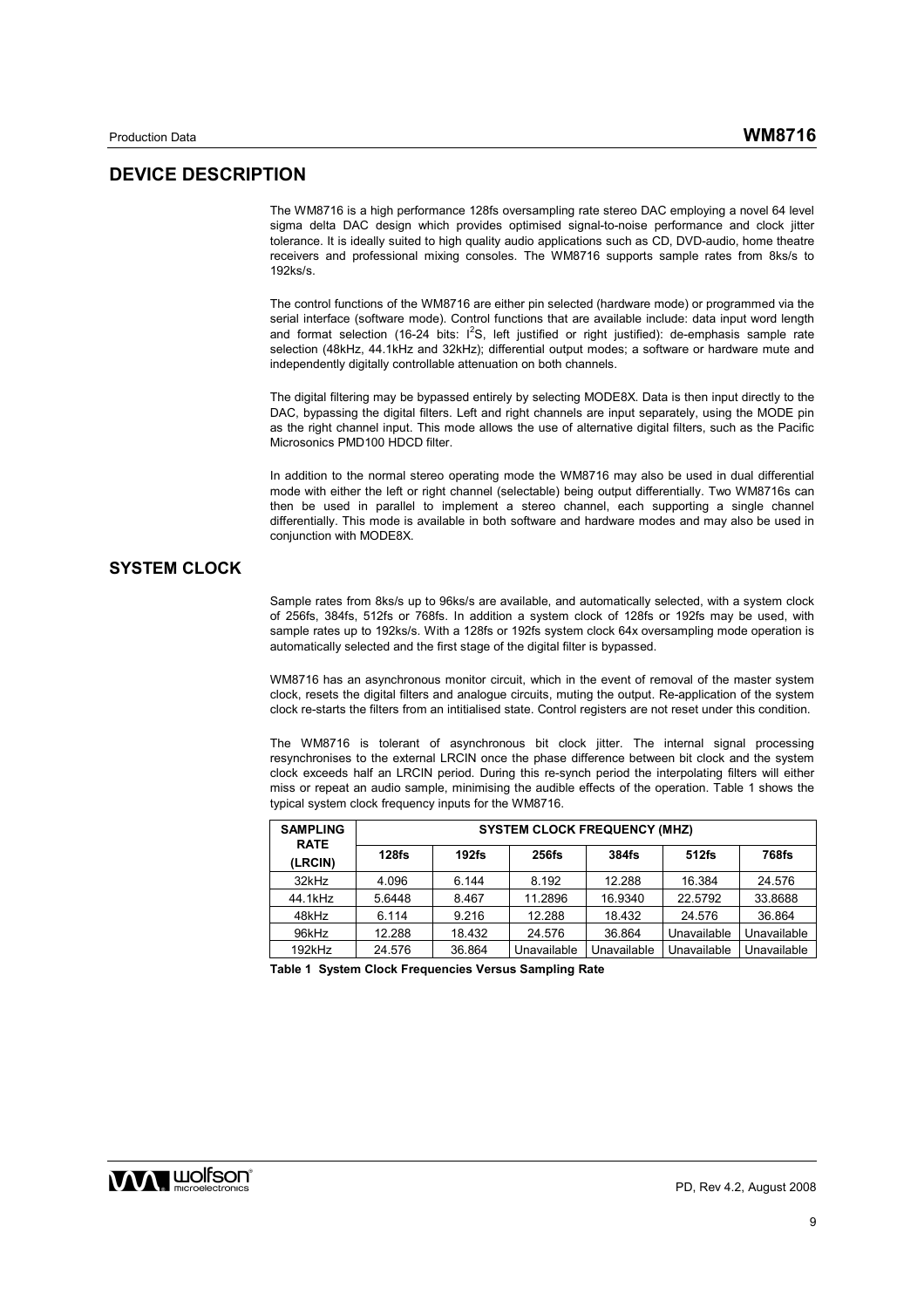## **AUDIO DATA INTERFACE**

Data may be input at a rate corresponding to the system clock having a rate of 256fs or 384fs or 512fs or 768fs, in which case an oversampling ratio of 128x is selected. Alternatively a rate of 128fs or 192fs may be used, in which case the first filter stage is bypassed and an oversampling ratio of 64x results. Finally, in MODE8X, data may be input at 8x the normal rate, in which case separate input pins are used to input the two stereo channels of data (unless DIFFHW mode and MODE8X are both selected, in which case only a mono channel is converted differentially). In MODE8X all filter stages are by-passed, prior to the sigma delta modulator. Data is input MSB first in all modes.

# **NORMAL SAMPLE RATE**

In normal mode, the data is input serially on one pin for both left and right channels.

Data can be "right justified" meaning that the last 16, 20 or 24 bits (depending on chosen PCM word length) that were clocked in prior to the transition on LRCIN are valid.

Alternatively data can be "left justified" (20 and 24-bit PCM data only), where the bits are clocked in as the first 20 or 24 bits after a transition on LRCIN.

For the three I<sup>2</sup>S modes supported (16-bit, 20-bit and 24-bit PCM data), data is clocked "left justified" except with one additional preceding clock cycle.

|                                                                             |                                                                       | -1/fs -                                                                                                      |
|-----------------------------------------------------------------------------|-----------------------------------------------------------------------|--------------------------------------------------------------------------------------------------------------|
|                                                                             | LEFT                                                                  | <b>RIGHT</b>                                                                                                 |
| LRCIN (PIN 1)                                                               |                                                                       |                                                                                                              |
|                                                                             |                                                                       |                                                                                                              |
|                                                                             |                                                                       |                                                                                                              |
| <b>16-BIT RIGHT</b><br>JUSTIFIED   B2   B1   B0<br>DIN (PIN 2)              | B2 B1 B0<br><b>B15</b>                                                | <b>B15</b><br>B <sub>2</sub> B <sub>1</sub><br>B <sub>0</sub>                                                |
| <b>20-BIT RIGHT</b><br>JUSTIFIED   B2   B1   B0<br>DIN (PIN 2)              | B19 B18 B17<br>B2 B1 B0                                               | B19 B18 B17<br>B <sub>2</sub> B <sub>1</sub><br>B <sub>0</sub>                                               |
| <b>24-BIT RIGHT</b><br>JUSTIFIED   B2   B1<br>B <sub>0</sub><br>DIN (PIN 2) | B23 B22 B21 B20 B19<br>B <sub>2</sub> B <sub>1</sub> B <sub>0</sub>   | B23 B22 B21 B20 B19<br>B <sub>2</sub> B <sub>1</sub><br>B <sub>0</sub>                                       |
| 24-BIT LEFT<br>JUSTIFIED   BO<br>DIN (PIN 2)                                | B23 B22 B21<br>B4 B3 B2 B1<br>B <sub>0</sub>                          | B23 B22 B21<br>B2 B1<br>B4 B3<br>B <sub>0</sub>                                                              |
| 20-BIT LEFT<br>JUSTIFIED   BO<br>DIN (PIN 2)                                | B19 B18 B17<br>B <sub>0</sub>                                         | B19 B18 B17<br>B <sub>0</sub>                                                                                |
|                                                                             |                                                                       |                                                                                                              |
| LRCIN (PIN 1)                                                               | LEFT                                                                  | <b>RIGHT</b>                                                                                                 |
|                                                                             |                                                                       |                                                                                                              |
|                                                                             |                                                                       |                                                                                                              |
|                                                                             |                                                                       |                                                                                                              |
|                                                                             |                                                                       |                                                                                                              |
| 16-BIT $PS^{-1}$<br>$DIN$ (PIN 2) $\cdots$                                  | <b>B2</b><br><b>B1</b> B0<br><b>B15</b>                               | <b>B15</b><br>B2 B1<br>B <sub>0</sub><br><b>B15</b>                                                          |
|                                                                             |                                                                       |                                                                                                              |
| 24-BIT $PS$ $\cdots$                                                        | <b>B23</b><br><b>B6</b><br><b>B5</b> B4<br>B3 B2 B1<br>B <sub>0</sub> | <b>B23</b><br><b>B6</b><br><b>B5</b><br><b>B4</b><br>B <sub>3</sub><br>B2 B1<br><b>B23</b><br>B <sub>0</sub> |
| $DIN (PIN 2) \cdots \cdots$                                                 |                                                                       |                                                                                                              |
| 20-BIT PS<br>$DIN (PIN 2) \cdots \cdots$                                    | <b>B19</b><br>B2 B1 B0                                                | B2 B1 B0<br><b>B19</b><br><b>B19</b>                                                                         |
|                                                                             |                                                                       |                                                                                                              |

**Figure 4 Audio Data Input Format** 

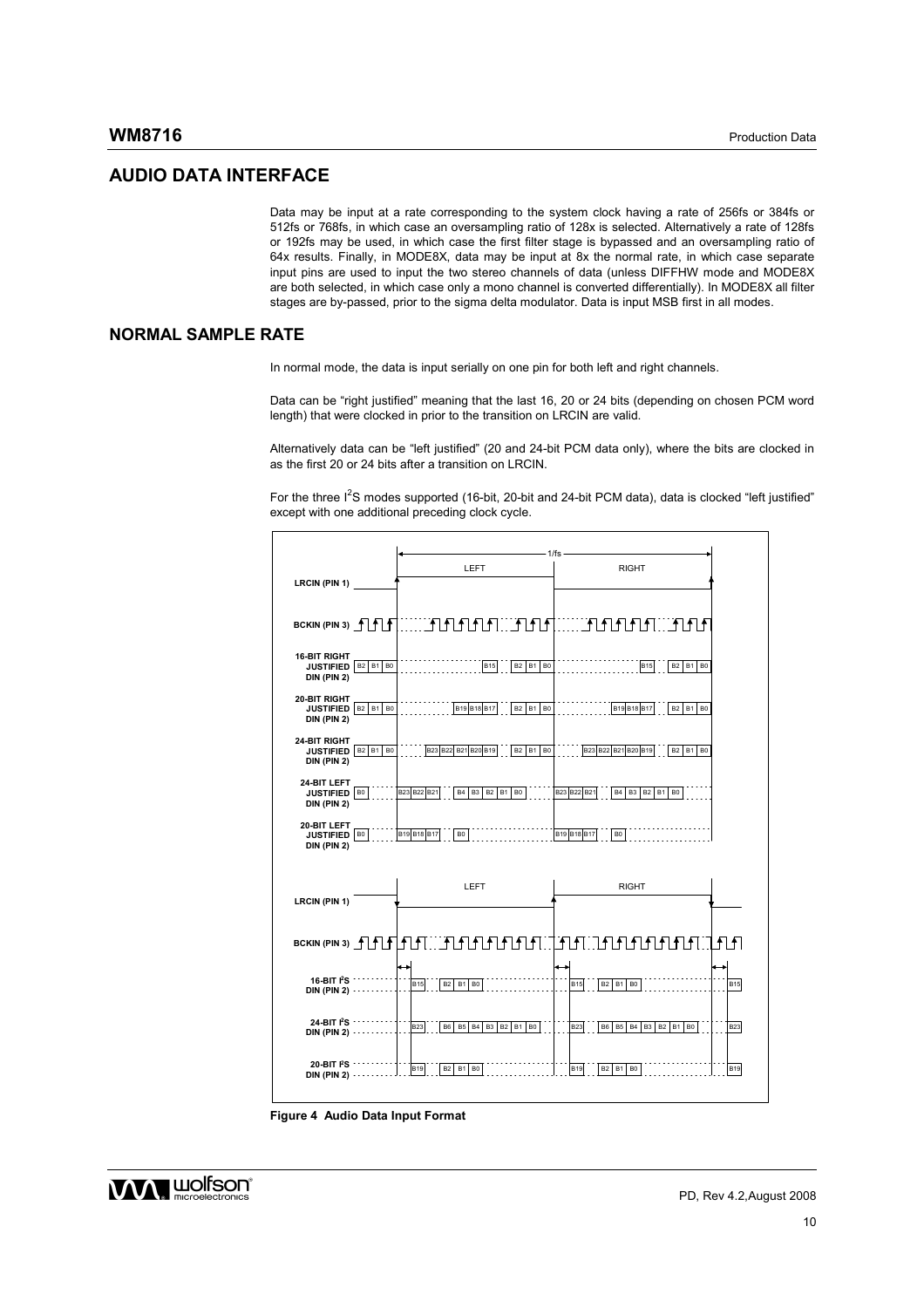### **8 X FS INPUT SAMPLE RATE**

Due to the higher speed of the interface in 8 x fs mode, audio data is input on two pins. The MODE pin (pin 24) is used as the second input for the right channel data and left data is input on DIN (pin 2). In this mode, software control of the device is not available. The data can be input in two formats, left or right justified, selectable by ML/I2S and two word lengths (20 or 24 bit), selectable by CSBIWO. In both modes the data is always clocked in MSB first.

For left justified data the word start is marked by the falling edge of LRCIN. The data is clocked in on the next 20/24 BCKIN rising edges. This format is compatible with devices such as the PMD100.

For right justified the data is justified to the rising edge of LRCIN and the data is clocked in on the preceding 20/24 BCKIN rising edges before the LRCIN rising edge. This format is compatible with devices such as the DF1704 or SM5842.

In both modes the polarity of LRCIN can be switched using MD/DM0.

Differential hardware mode can be used in conjunction with 8fs mode by setting the DIFFHW pin high. In differential 8fs mode the data is input on DIN and output differentially. MODE is unused and must be tied low.



**Figure 5 Audio Data Input Format (8 x fs Operation)** 

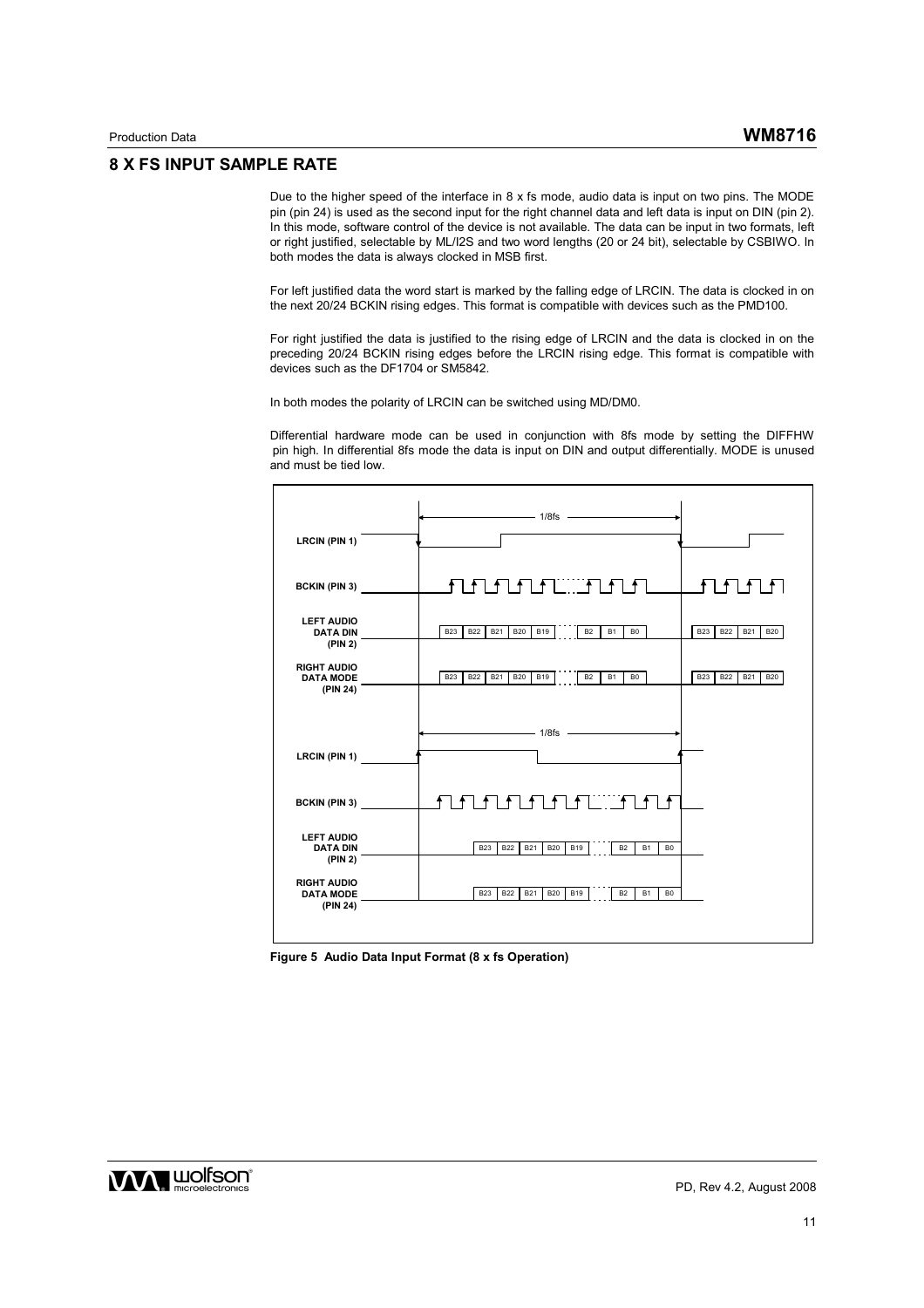### **MODES OF OPERATION**

Control of the various modes of operation is either by software control over the serial interface, or by hard-wired pin control. Selection of software or hardware mode is via MODE pin. The following functions may be controlled either via the serial control interface or by hard wiring of the appropriate pins.

## **HARDWARE CONTROL MODES**

When the MODE pin is held 'low' the following hardware modes of operation are available. In Hardware differential mode or 8X mode some of these modes/control words are altered or unavailable.

#### **DE-EMPHASIS CONTROL**

| MDDM1<br><b>PIN 27</b> | <b>MCDMO</b><br><b>PIN 26</b> | <b>DE-EMPHASIS</b> |
|------------------------|-------------------------------|--------------------|
|                        |                               | Off                |
|                        |                               | 48kHz              |
|                        |                               |                    |
|                        |                               | 44.1kHz            |
|                        |                               | 32kHz              |

**Table 2 De-Emphasis Control** 

#### **AUDIO INPUT FORMAT**

| <b>CSBIIS</b> | <b>CSBIWO</b> | <b>DATA FORMAT</b>            |
|---------------|---------------|-------------------------------|
| <b>PIN 28</b> | <b>PIN 23</b> |                               |
|               |               | 16 bit normal right justified |
|               |               | 20 bit normal right justified |
|               |               | 16 bit $I^2S$                 |
|               |               | 24 bit $I^2S$                 |

**Table 3 Audio Input Format** 

#### **SOFT MUTE**

| <b>MUTEB</b>  | <b>FUNCTION</b>             |
|---------------|-----------------------------|
| <b>PIN 25</b> |                             |
|               | Mute On (no output)         |
|               | Automute                    |
|               | Mute Off (normal operation) |

#### **Table 4 Soft Mute**

A logic low on the MUTEB pin will cause the attenuation to ramp to infinite attenuation at a rate of 128/fs seconds per 0.5dB step. Setting MUTEB high will cause the attenuation to ramp back to its previous value.

Leaving MUTEB undriven allows operation of the automute circuit in both hardware and software modes. On receiving 1024 consecutive zero value audio samples, the analogue stage output mute is asserted. This may be overdriven from the MUTEB pin to disable the automute function, or output as a weak (10kohm) output signal.

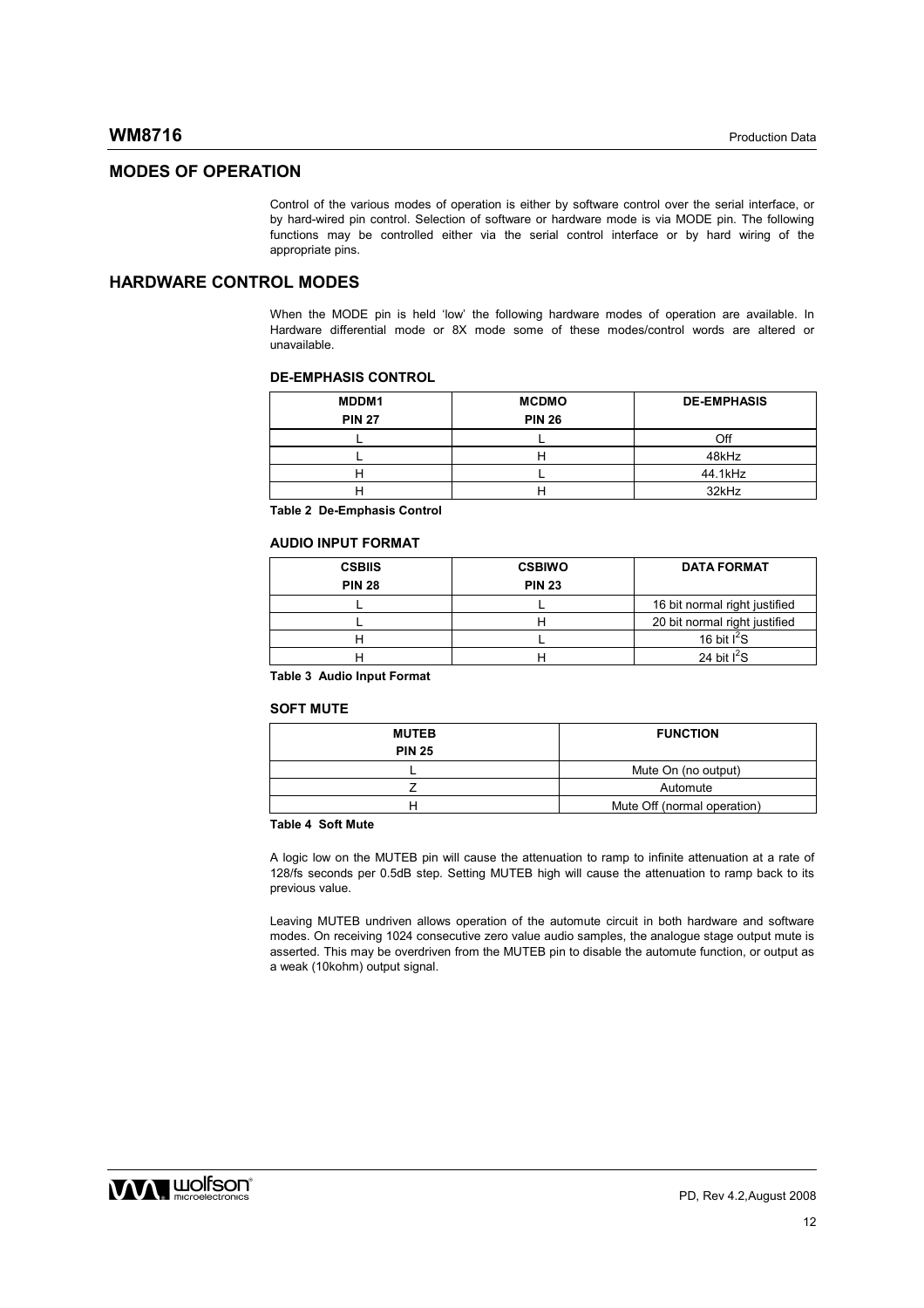#### **SOFTWARE CONTROL INTERFACE**

The WM8716 can be controlled using a 3-wire serial interface. MD/DM0 (pin 26) is used for the program data, MC/DM1 (pin 22) is used to clock in the program data and ML/I2S (pin 28) is use to latch in the program data. The 3-wire interface protocol is shown in Figure 6. CSB/IWO (pin 23) must be low when writing.





# **REGISTER MAP**

WM8716 controls the special functions using 4 program registers, which are 16-bits long. These registers are all loaded through input pin MD/DM0. After the 16 data bits are clocked in, ML/I2S is used to latch in the data to the appropriate register. Table 5 shows the complete mapping of the 4 registers. Note that in hardware differential mode and 8X modes, software control is not available. The hardware differential mode (Diff[1:0]) clock loss detector disable (CDD) can only be accessed by writing to M2[8:5] with the pattern 1111. Register M4 is then accessible by setting A[2:0] to 110.

|                | <b>B15</b> | <b>B14</b>               | <b>B13</b> | <b>B12</b> | <b>B11</b> | <b>B10</b> | B <sub>9</sub> | B <sub>8</sub>           | B7              | <b>B6</b>       | <b>B5</b>         | <b>B4</b>         | B3              | <b>B2</b>       | <b>B1</b>       | B <sub>0</sub>  |
|----------------|------------|--------------------------|------------|------------|------------|------------|----------------|--------------------------|-----------------|-----------------|-------------------|-------------------|-----------------|-----------------|-----------------|-----------------|
| M <sub>0</sub> |            |                          |            |            | A2(0)      | A1(0)      | A0(0)          | LDL                      | AL7             | AL <sub>6</sub> | AL <sub>5</sub>   | AL <sub>4</sub>   | AL <sub>3</sub> | AL <sub>2</sub> | AL <sub>1</sub> | AL <sub>0</sub> |
| M <sub>1</sub> |            |                          |            |            | A2(0)      | A1(0)      | A0(1)          | LDR                      | AR7             | AR <sub>6</sub> | AR <sub>5</sub>   | AR4               | AR <sub>3</sub> | AR <sub>2</sub> | AR <sub>1</sub> | AR <sub>0</sub> |
| M <sub>2</sub> |            |                          |            |            | A2(0)      | A1(1)      | A0(0)          |                          |                 |                 |                   | IW <sub>1</sub>   | IW <sub>0</sub> | <b>OPE</b>      | <b>DEM</b>      | <b>MUT</b>      |
| M <sub>3</sub> |            |                          |            |            | A2(0)      | A1(1)      | A0(1)          | IZD                      | SF <sub>1</sub> | SF <sub>0</sub> | CK <sub>0</sub>   | <b>REV</b>        | SR <sub>0</sub> | <b>ATC</b>      | <b>LRP</b>      | $I^2S$          |
| M4             |            | $\overline{\phantom{0}}$ |            |            | A2(1)      | A1(1)      | A0(0)          | $\overline{\phantom{0}}$ |                 | <b>CDD</b>      | DIFF <sub>1</sub> | DIFF <sub>0</sub> |                 |                 |                 |                 |

**Table 5 Mapping of Program Registers** 

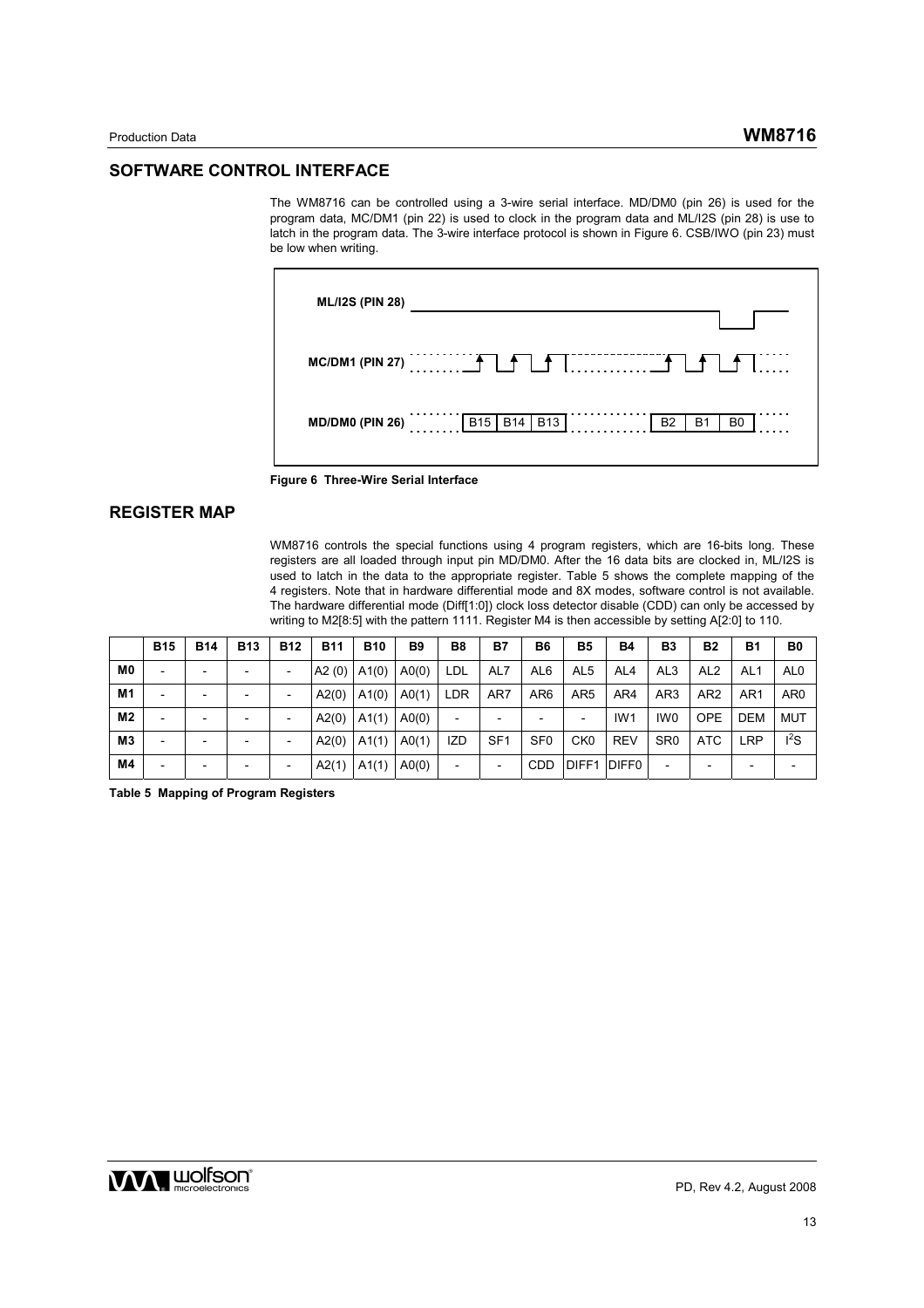### **WM8716** Production Data

| <b>REGISTER</b> | <b>BITS</b>    | <b>NAME</b>     | <b>DEFAULT</b> | <b>DESCRIPTION</b>                               |
|-----------------|----------------|-----------------|----------------|--------------------------------------------------|
| 0               | [7:0]          | AL[7:0]         | FF             | Attenuation data for left channel.               |
|                 | 8              | <b>LDL</b>      | 0              | Attenuation data load control for left channel.  |
| 1               | [7:0]          | AR[7:0]         | FF             | Attenuation data for right channel.              |
|                 | 8              | LDR.            | $\mathbf{0}$   | Attenuation data load control for right channel. |
| $\overline{2}$  | 0              | <b>MUT</b>      | $\mathbf{0}$   | Left and right DACs soft mute control.           |
|                 |                | <b>DEM</b>      | $\mathbf{0}$   | De-emphasis control.                             |
|                 | $\overline{2}$ | <b>OPE</b>      | $\mathbf{0}$   | Left and right DACs operation control.           |
|                 | [4:3]          | IW[1:0]         | 0              | Input audio data bit select.                     |
| 3               | 0              | 12S             | 0              | Audio data format select.                        |
|                 |                | <b>LRP</b>      | 0              | Polarity of LRCIN select.                        |
|                 | 2              | <b>ATC</b>      | 0              | Attenuator control.                              |
|                 | 3              | SR <sub>0</sub> | $\mathbf{0}$   | Digital filter slow roll-off select.             |
|                 | 4              | <b>REV</b>      | $\mathbf{0}$   | Output phase reverse.                            |
|                 | 5              | <b>CKO</b>      | 0              | CLKO frequency select.                           |
|                 | [7:6]          | SF[1:0]         | 0              | Sampling rate select.                            |
|                 | 8              | IZD             | 0              | Infinite zero detection circuit control.         |
| 4               | [5:4]          | <b>DIFF</b>     | 0              | Differential output mode.                        |
|                 | 6              | <b>CDD</b>      | 0              | Clock loss detector disable.                     |

**Table 6 Register Bit Descriptions** 

#### **DAC OUTPUT ATTENUATION**

The level of attenuation for eight bit code X, is given by:

 $0.5 * (X - 255)$  dB,  $1 \le X \le 255$ 

 $-$  ∞dB (mute),  $X = 0$ 

Bit 8 in register 0 (LDL) is used to control the loading of attenuation data in B[7:0]. When LDL is set to 0, attenuation data will be loaded into AL[7:0], but it will not affect the filter attenuation. LDR in register 1 has the same function for right channel attenuation. Only when LDL or LDR is set to '1' will the filter attenuation be updated. This permits left and right channel attenuation to be updated simultaneously.

Attenuation level is controlled by AL[7:0] (left channel) or AR[7:0] (right channel). Attenuation levels are given in Table 4.

| X[7:0]     | <b>ATTENUATION LEVEL</b> |
|------------|--------------------------|
| $00$ (hex) | $-$ ∞dB (mute)           |
| $01$ (hex) | $-127.0dB$               |
|            |                          |
|            |                          |
| FD(hex)    | $-1.0dB$                 |
| FE(hex)    | $-0.5dB$                 |
| FF(hex)    | 0.0dB                    |

**Table 7 Attenuation Control Level** 

Bit 2 in Reg3 is used to control the attenuator (ATC). When ATC is "high", the attenuation data loaded in program register 0 is used for both the left and the right channels. When ATC is low, the attenuation data for each register is applied separately to left and right channels.

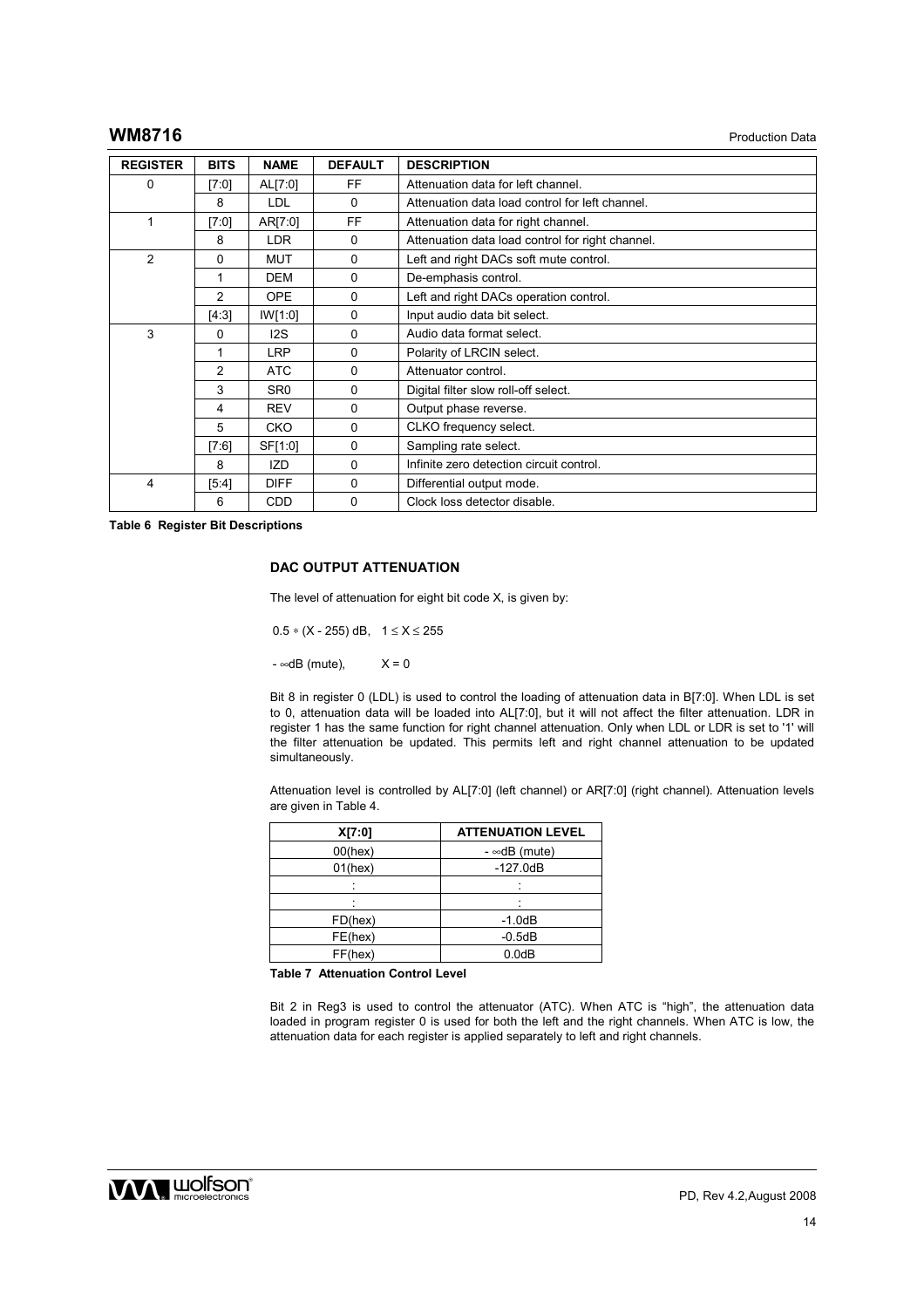#### **SOFT MUTE**

| MUT        |                                  |
|------------|----------------------------------|
| (REG2, B0) |                                  |
|            | Soft Mute off (normal operation) |
|            | Soft Mute on (no output)         |
|            |                                  |

**Table 8 Soft Mute** 

Setting MUT causes the attenuation to ramp from the current value down to 00. The values held in the attenuation registers are unchanged. When MUT is reset the attenuation will ramp back up to the previous value. The ramp rate is 128/fs s/0.5dB step.

#### **DIGITAL DE-EMPHASIS**

| DEM<br>(REG2, B1) |                 |
|-------------------|-----------------|
|                   | De-emphasis off |
|                   | De-emphasis on  |

**Table 9 Digital De-Emphasis** 

#### **DAC OPERATION ENABLE**

| <b>OPE</b><br>(REG2,B2) |                                                                   |
|-------------------------|-------------------------------------------------------------------|
|                         | Normal operation                                                  |
| н                       | DAC output forced to bipolar zero,<br>irrespective of input data. |

**Table 10 DAC Operation Enable** 

#### **AUDIO DATA INPUT FORMAT**

| 12S        | IW <sub>1</sub> | IW0        | <b>AUDIO INTERFACE</b>            |
|------------|-----------------|------------|-----------------------------------|
| (REG3, B0) | (REG2, B4)      | (REG2, B3) |                                   |
| 0          |                 |            | 16-bit standard right justified   |
|            |                 |            | 20-bit standard right justified   |
|            |                 |            | 24-bit standard right justified   |
|            |                 |            | 24-bit left justified (MSB first) |
|            |                 |            | 16-bit $I^2S$                     |
|            |                 |            | 24-bit $I^2S$                     |
|            |                 |            | 20-bit $I^2S$                     |
|            |                 |            | 20-bit left justified (MSB first) |

**Table 11 Audio Data Input Format** 

### **POLARITY OF LR INPUT CLOCK**

The left channel data for a particular sample instant is always input first, then the right channel data.

| LRP        |                         |
|------------|-------------------------|
| (REG3, B1) |                         |
|            | LR High - left channel  |
|            | LR Low - right channel  |
| н          | LR Low - left channel   |
|            | LR High - right channel |

**Table 12 Polarity of LR Input Clock** 

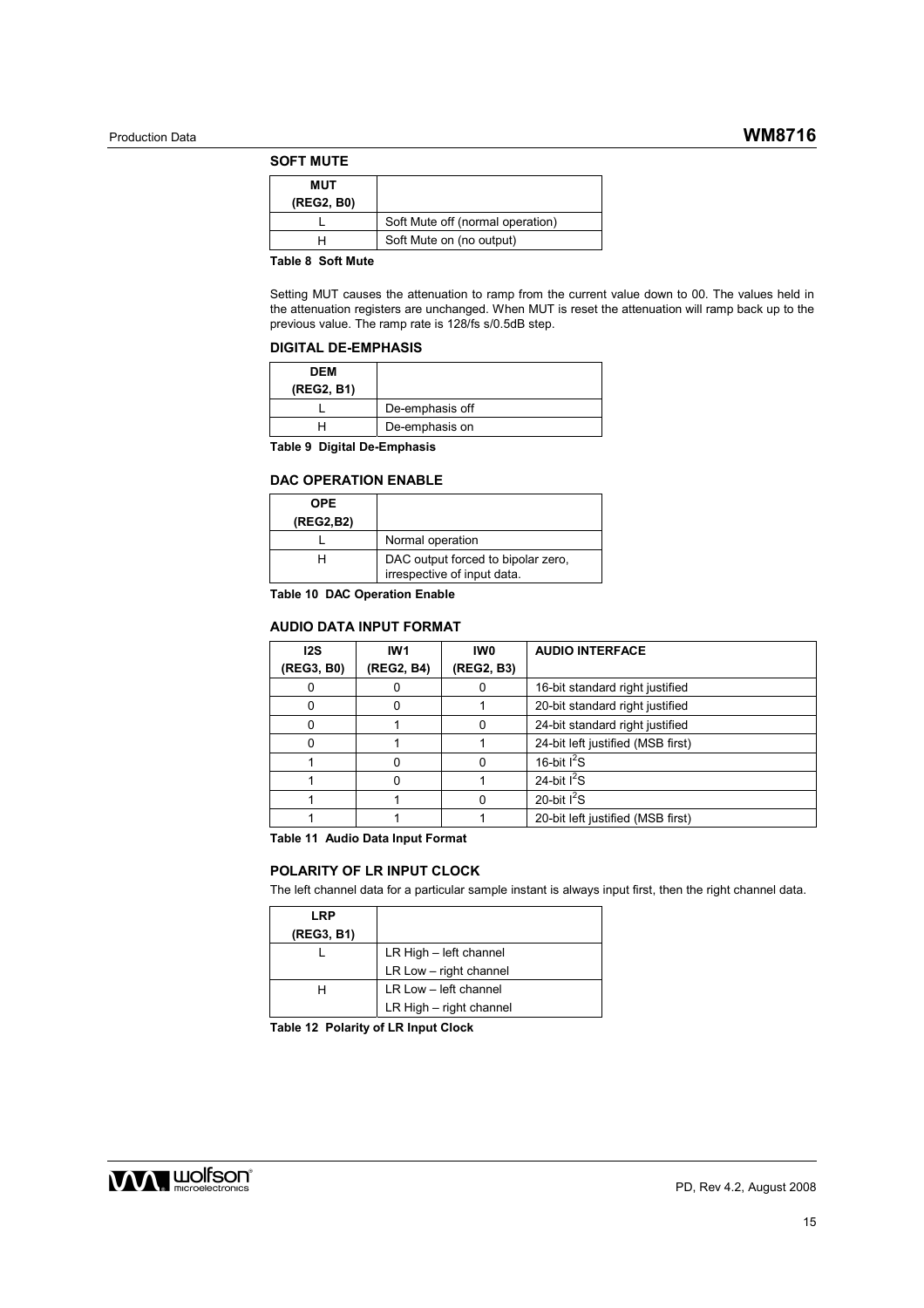#### **INDIVIDUAL OR COMMON ATTENUTATION CONTROL**

| ATC.<br>(REG3, B2) |                          |
|--------------------|--------------------------|
|                    | Individual control       |
|                    | Common control from Reg0 |

**Table 13 Individual or Common Attenuation Control** 

#### **DIGITAL FILTER ROLL-OFF SELECTION**

| <b>SRO</b><br>(REG3, B3) |       |
|--------------------------|-------|
|                          | Sharp |
|                          | Slow  |

**Table 14 Digital Filter Roll-Off Selection** 

#### **ANALOGUE OUTPUT POLARITY REVERSAL**

| <b>REV</b><br>(REG3, B4) |          |
|--------------------------|----------|
|                          | Normal   |
|                          | Inverted |

**Table 15 Analogue Output Polarity Reversal** 

#### **CLKO OUTPUT FREQUENCY**

| <b>CKO</b><br>(REG3, B5) |            |
|--------------------------|------------|
|                          | <b>XTI</b> |
|                          | XTI/2      |
| _ _ _ _ _                |            |

**Table 16 CLKO Output Frequency** 

#### **DE-EMPHASIS SAMPLE RATE**

| SF <sub>1</sub> | <b>SF0</b> | <b>SAMPLE RATE</b> |
|-----------------|------------|--------------------|
| (REG3, B7)      | (REG3, B6) |                    |
|                 |            | No de-emphasis     |
|                 |            | 48kHz              |
|                 |            | 44.1kHz            |
|                 |            | 32kHz              |

**Table 17 De-Emphasis Sample Rate** 

#### **INFINITE ZERO DETECT**

| 17D<br>(REG3, B8) |                      |
|-------------------|----------------------|
|                   | Zero detect mute off |
|                   | Zero detect mute on  |

**Table 18 Infinite Zero Detect** 

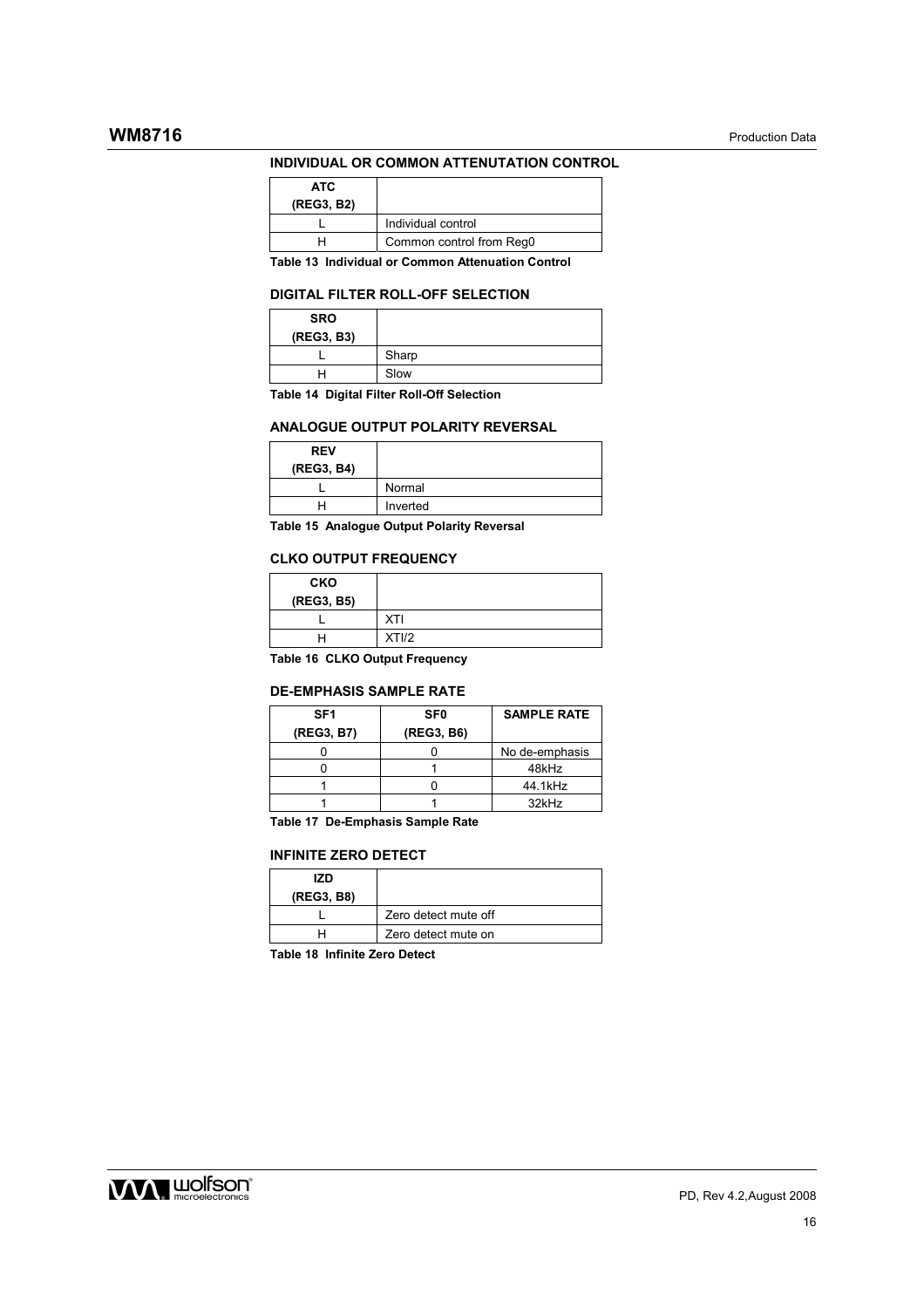#### **DIFFERENTIAL MONO MODE**

Using bits 4 and 5, the differential output mode may be selected to be one of normal stereo, reversed stereo, mono left or mono right, as shown in Table 19.

| DIFF[1:0]<br>B[4:5] | DIFFERENTIAL OUTPUT MODE               |
|---------------------|----------------------------------------|
| 00                  | Stereo                                 |
| 01                  | Stereo reverse.                        |
| 10                  | Mono left - differential outputs.      |
|                     | VOUTL is left channel.                 |
|                     | VOUTR is the negative of left channel. |
| 11                  | Mono right - differential outputs.     |
|                     | VOUTL is the negative right channel.   |
|                     | VOUTR is right channel.                |

**Table 19 Differential Output Modes** 

Using these controls a pair of WM8716 devices may be used to build a 'dual differential' stereo implementation with higher performance and differential output.

#### **CLOCK LOSS DETECTOR DISABLE**

| Clock loss detector on  |
|-------------------------|
| Clock loss detector off |
|                         |

**Table 20 Clock Loss Detector Disable** 

When the system clock is inactive for approximately 100us, the clock loss detector circuit detects the loss of clock and the analogue circuitry is forced into a mute condition and the digital filters reset. Setting the CDD bit disables this behaviour.

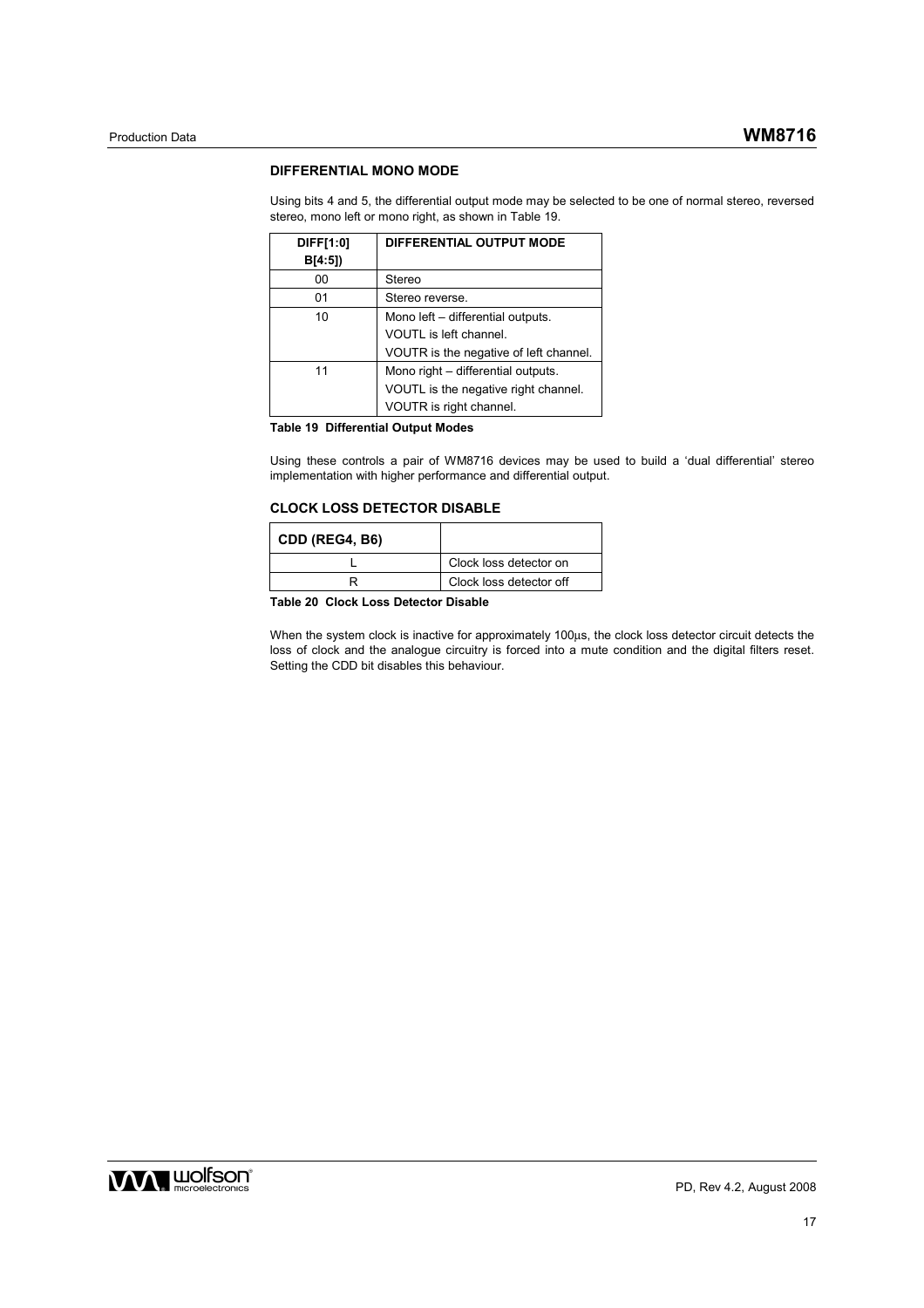## **MUTE MODES**

The device has various mute modes.

|                                                | <b>DIGITAL FILTER</b>                                                                                     | <b>ANALOGUE</b> |                                         |
|------------------------------------------------|-----------------------------------------------------------------------------------------------------------|-----------------|-----------------------------------------|
|                                                |                                                                                                           | <b>ANRES</b>    | <b>ANMUTE</b>                           |
| Reg bit OPE = '1'                              | Unaffected                                                                                                |                 | Asserted                                |
| MUTEB pin                                      | Gain ramped to zero                                                                                       |                 | Asserted when<br>$gain = 0$             |
|                                                | On release volume ramps<br>to previous value                                                              |                 |                                         |
| <b>AUTOMUTE</b>                                | Automute has no effect on digital                                                                         |                 | Asserted after                          |
| (detect 1024 zero<br>input samples)            | filters                                                                                                   |                 | 1024 zero input<br>samples if $IZD = 1$ |
| Reg bit MUT                                    | As MUTEB pin                                                                                              |                 | As MUTEB pin                            |
| Gain = $00$<br>(left & right)                  | Gain = $-\infty$ dB                                                                                       |                 | Asserted                                |
| RAM initialise                                 | Gain initialised to 0dB                                                                                   |                 | Asserted                                |
| Loss of system<br>clock                        | Not running (no clock). On clock<br>restart, filters initialised, RAM<br>initialised. Registers unchanged | Asserted        | Asserted                                |
| No LRCLK or invalid<br><b>SCLK/LRCLK ratio</b> | Filters initialised, RAM initialised.<br>Registers unchanged                                              | Asserted        | Asserted                                |
| RB                                             | Reset – gain initialised to 0dB                                                                           | Asserted        | Asserted                                |
| Power-on reset                                 | Reset                                                                                                     | Asserted        | Asserted                                |

**Table 21 Mute Modes** 

- ANRES is the reset to the switched capacitor filter.
- ANMUTE is an analogue muting signal gating the analogue signal at the output (after the SC filter)
- AUTOMUTE is asserted when both the IZD register bit is asserted and the input audio data has been zero on both left and right channels for 1024 input samples. The first non-zero sample deasserts.
- Applying a logic low to MUTEB or setting MUT in Reg2 causes the gain registers to ramp to zero. When a logic high is applied, the gain ramps slowly back up to the value held in the appropriate attenuation register (AL or AR). The ramp rate = 128/fs s/0.5dB step.



**Figure 7 Mute Modes** 

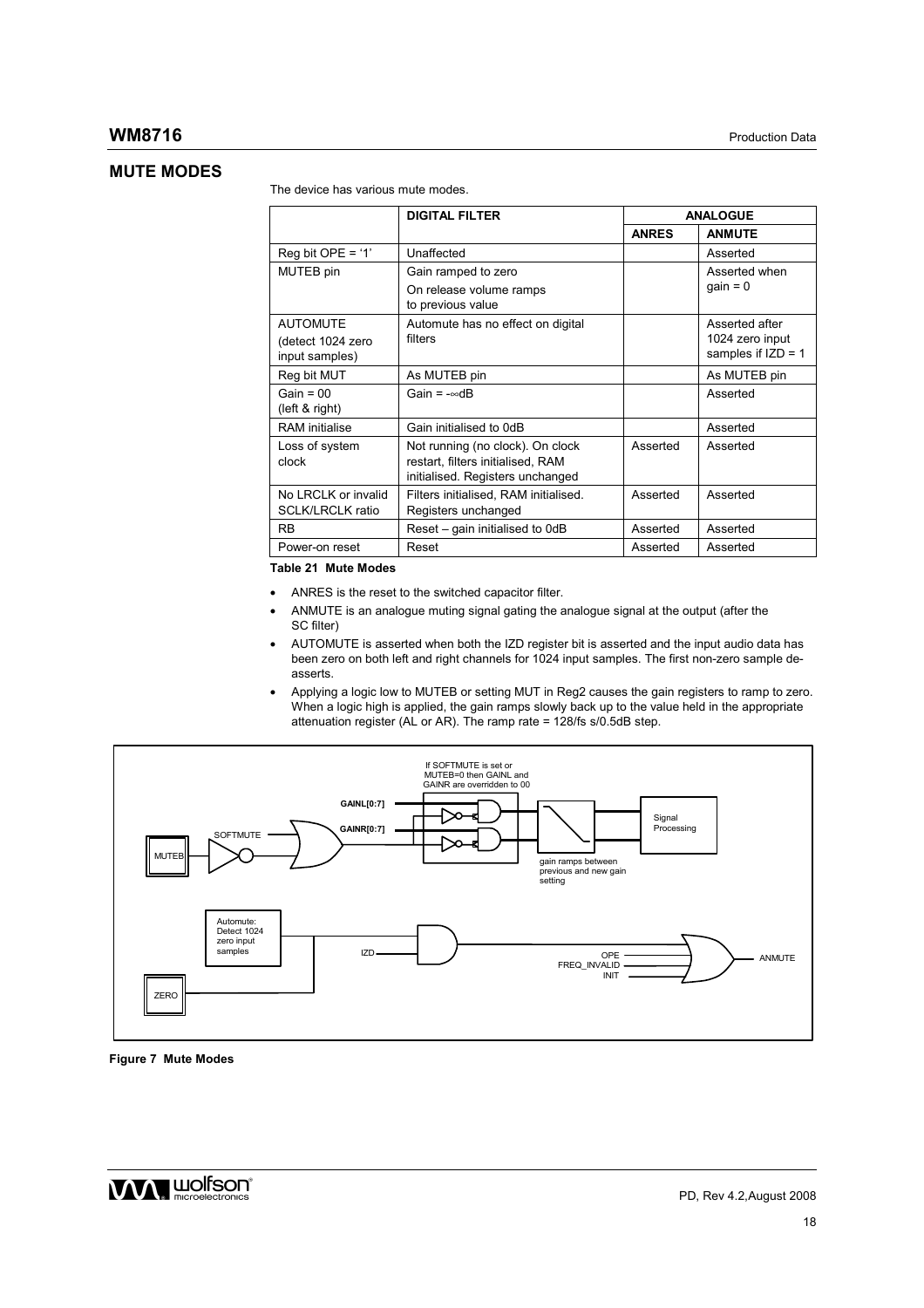### **FILTER RESPONSES**



**Figure 8 Digital Filter Response (Sharp Roll-off Mode) Figure 9 Digital Filter Response (Sharp Roll-off Mode)** 





**Figure 12 Digital Filter Response 128fs Mode (192kHz Sample Rate) Normal Mode – Solid, Slow Mode – Dashed** 





**Figure 10 Digital Filter Response (Slow Roll-off Mode) Figure 11 Digital Filter Response (Slow Roll-off Mode)**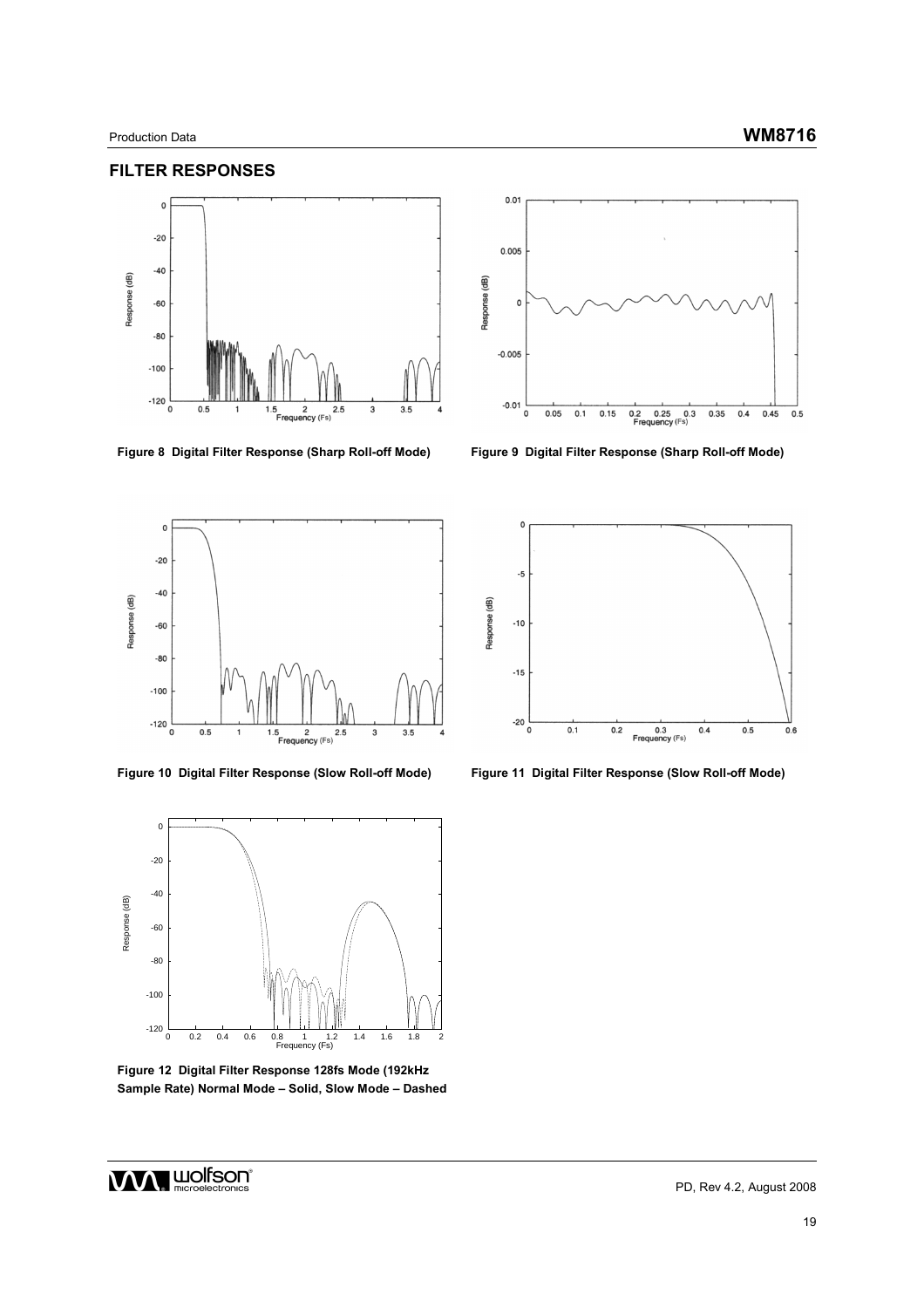



**Figure 16 De-emphasis frequency response (fs=48kHz) Figure 17 De-emphasis frequency response error** 

**Figure 15 De-emphasis frequency response (fs=32kHz) Figure 15 De-emphasis frequency response (fs=44.1kHz)** 



**(fs=32kHz)**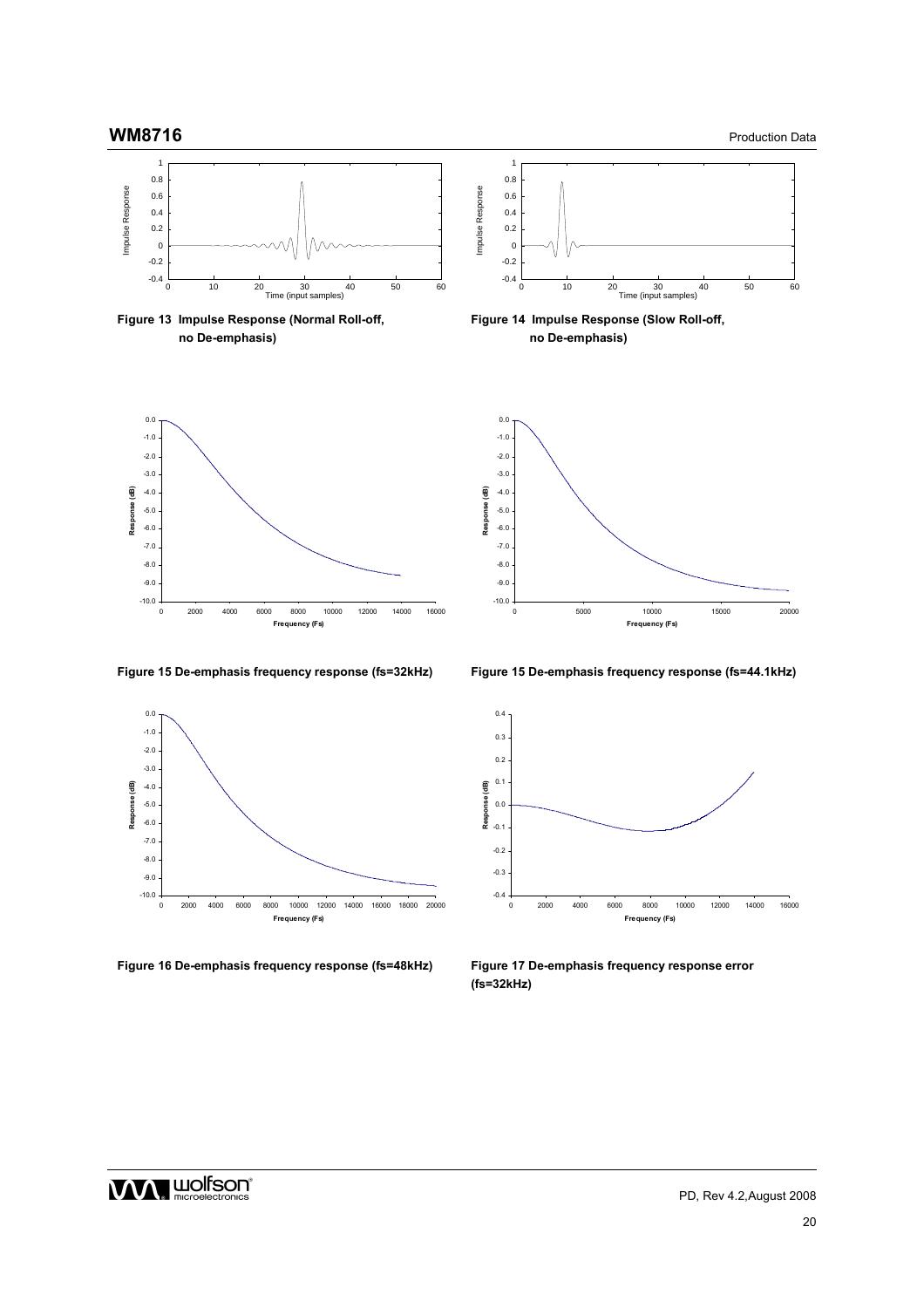









0.4

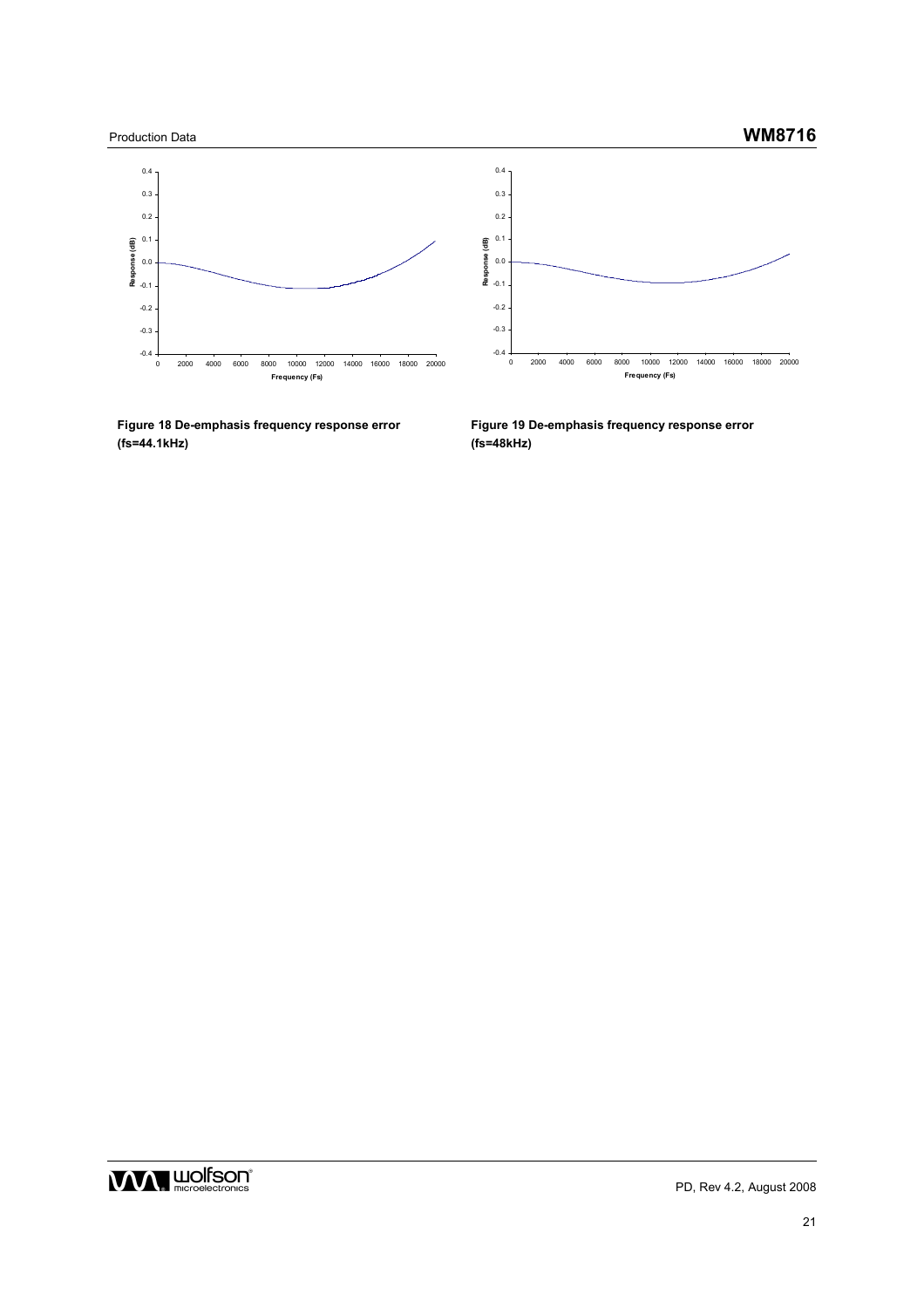# **APPLICATIONS INFORMATION**

# **RECOMMENDED EXTERNAL COMPONENTS**



**Figure 20 External Components Diagram** 

# **RECOMMENDED EXTERNAL COMPONENTS VALUES**

| <b>COMPONENT</b><br><b>REFERENCE</b> | <b>SUGGESTED</b><br><b>VALUE</b> | <b>DESCRIPTION</b>                                            |  |
|--------------------------------------|----------------------------------|---------------------------------------------------------------|--|
| C <sub>1</sub> and C <sub>6</sub>    | 10uF                             | De-coupling for DVDD and AVDD.                                |  |
| $C2$ to $C5$                         | 0.1 <sub>u</sub> F               | De-coupling for DVDD and AVDD.                                |  |
| C7 and C8                            | 10 <sub>u</sub> F                | Output AC coupling caps to remove VMID DC level from outputs. |  |
| C9 and C11                           | 0.1 <sub>u</sub> F               | Reference de-coupling capacitors for VMIDR and VMIDL.         |  |
| C <sub>10</sub> and C <sub>12</sub>  | 10 <sub>u</sub> F                |                                                               |  |
| R1                                   | 10k $\Omega$                     | Resistor to AVDD for open drain output operation.             |  |

**Table 22 External Components Description** 

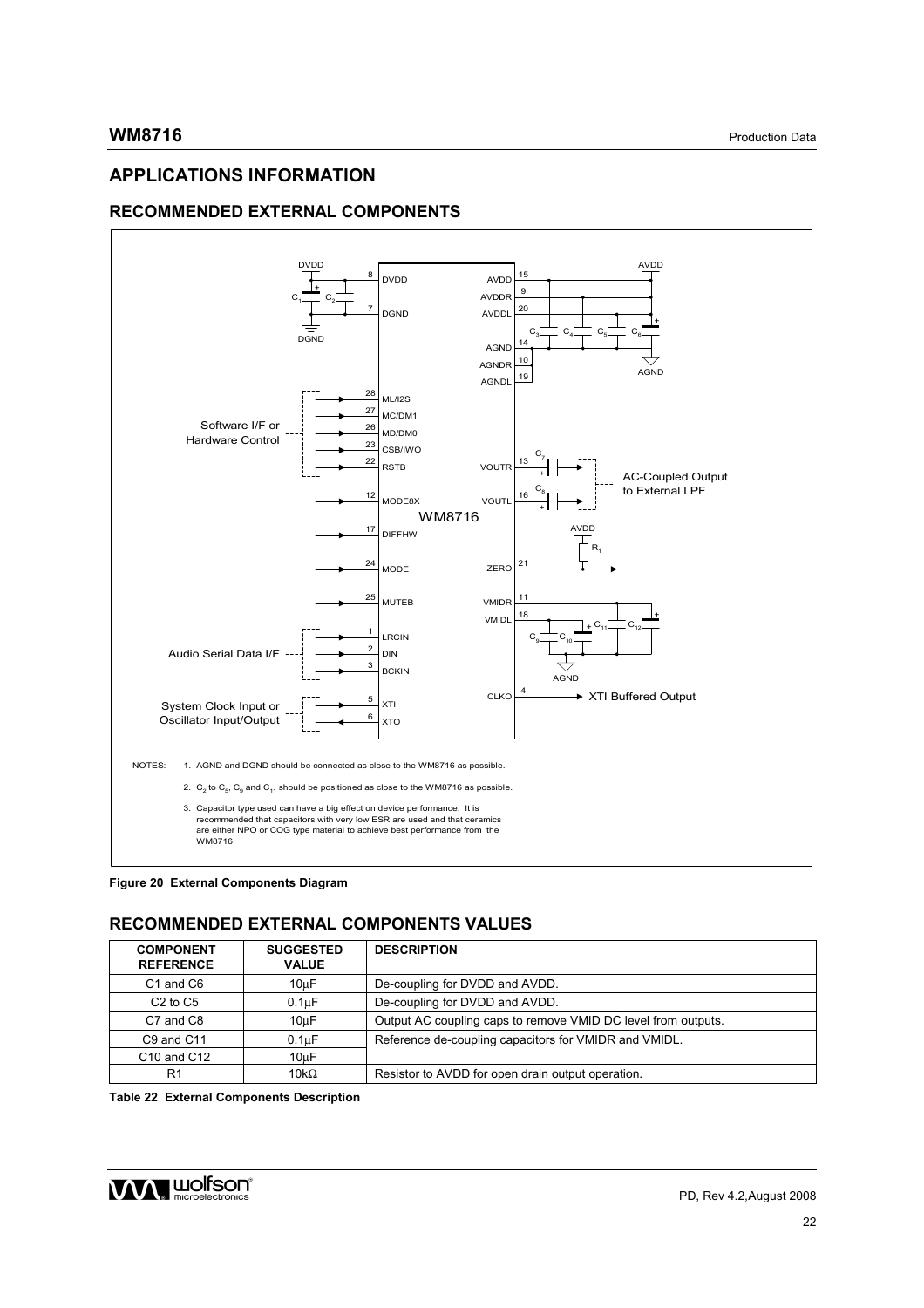

**Figure 21 Example of 2 WM8716 Stereo DACs Configured in Hardware Differential Mode to Provide an Optimum Performance Stereo Output** 

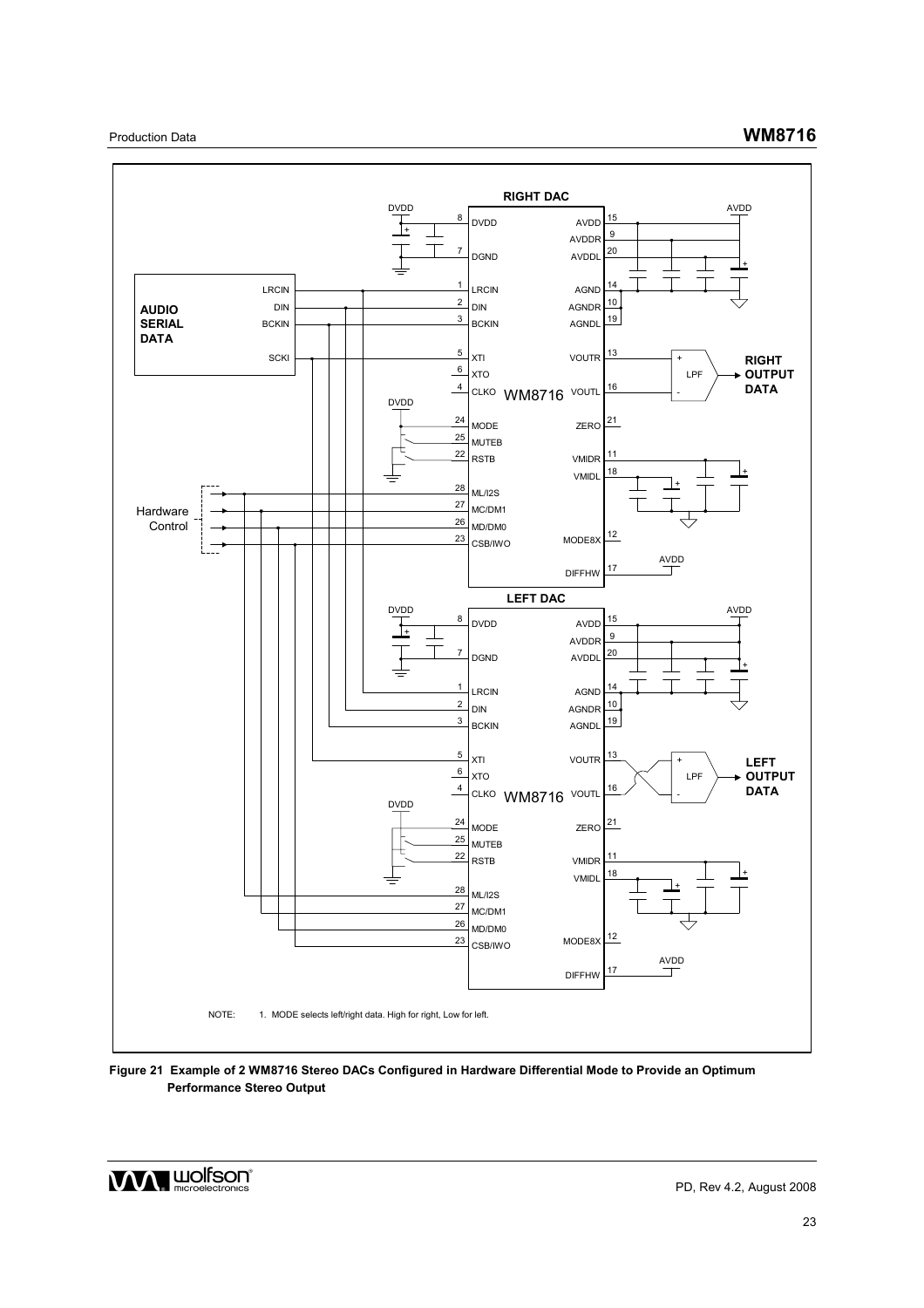**WM8716** Production Data



**Figure 22 Example of WM8716 in MODE8X Operation** 

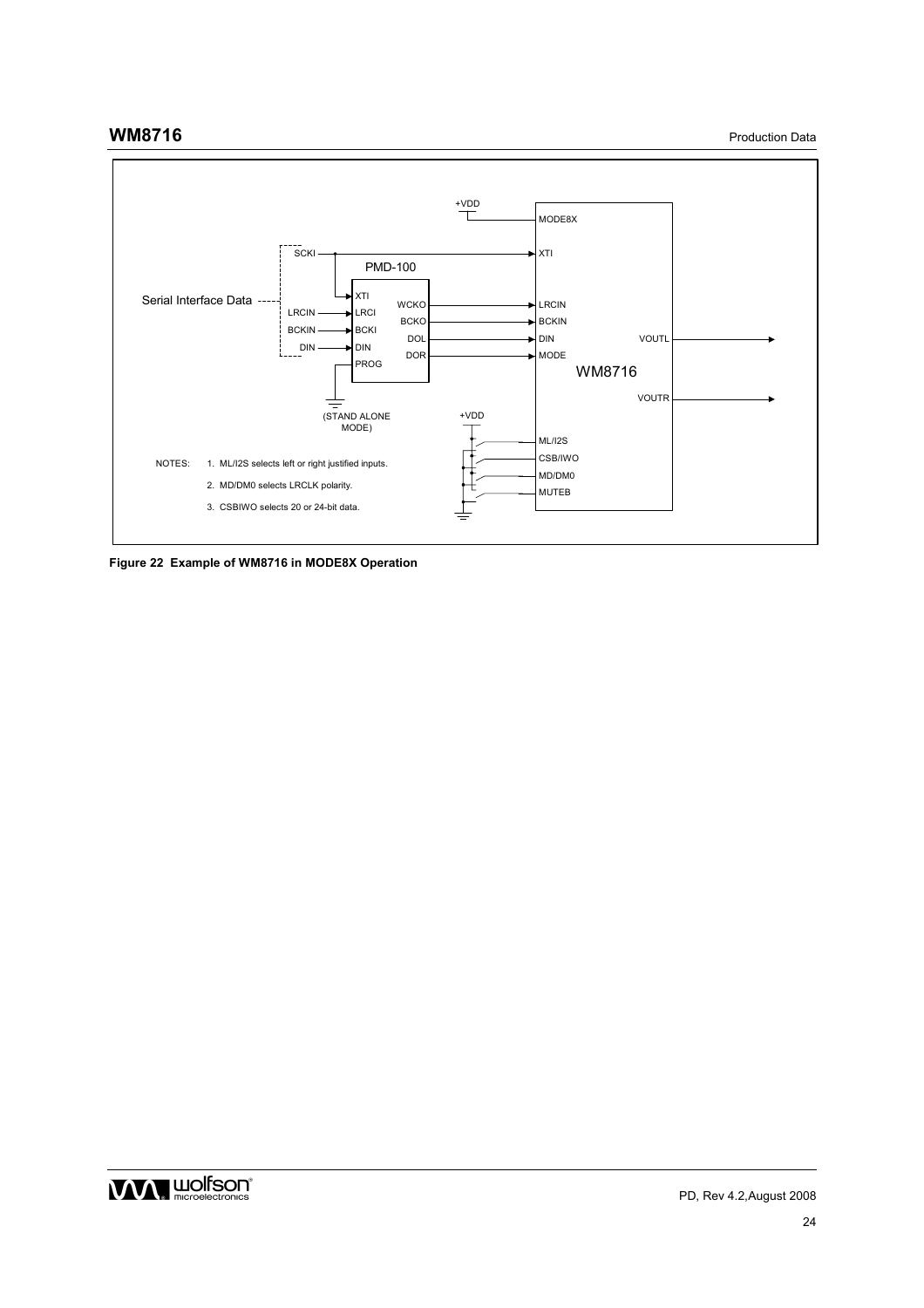# **PACKAGE DIMENSIONS**



| <b>Symbols</b> | <b>Dimensions</b><br>(mm) |            |             |  |
|----------------|---------------------------|------------|-------------|--|
|                | <b>MIN</b>                | <b>NOM</b> | <b>MAX</b>  |  |
| A              |                           |            | 2.0         |  |
| $A_1$          | 0.05                      |            | 0.25        |  |
| A <sub>2</sub> | 1.65<br>1.75<br>1.85      |            |             |  |
| b              | 0.22                      | 0.30       | 0.38        |  |
| c              | 0.09                      |            | 0.25        |  |
| D              | 9.90                      | 10.20      | 10.50       |  |
| е              | 0.65 BSC                  |            |             |  |
| Е              | 8.20<br>7.40<br>7.80      |            |             |  |
| $E_1$          | 5.00<br>5.30<br>5.60      |            |             |  |
| L              | 0.55                      | 0.75       | 0.95        |  |
| $L_1$          | 1.25 REF                  |            |             |  |
| θ              | $0^{\circ}$               | $4^\circ$  | $8^{\circ}$ |  |
|                |                           |            |             |  |
| REF:           | JEDEC.95, MO-150          |            |             |  |

NOTES:<br>A. ALL LINEAR DIMENSIONS ARE IN MILLIMETERS.<br>B. THIS DRAWING IS SUBJECT TO CHANGE WITHOUT NOTICE.<br>C. BODY DIMENSIONS DO NOT INCLUDE MOLD FLASH OR PROTRUSION, NOT TO EXCEED 0.20MM.<br>D. MEETS JEDEC.95 MO-150, VARIATION